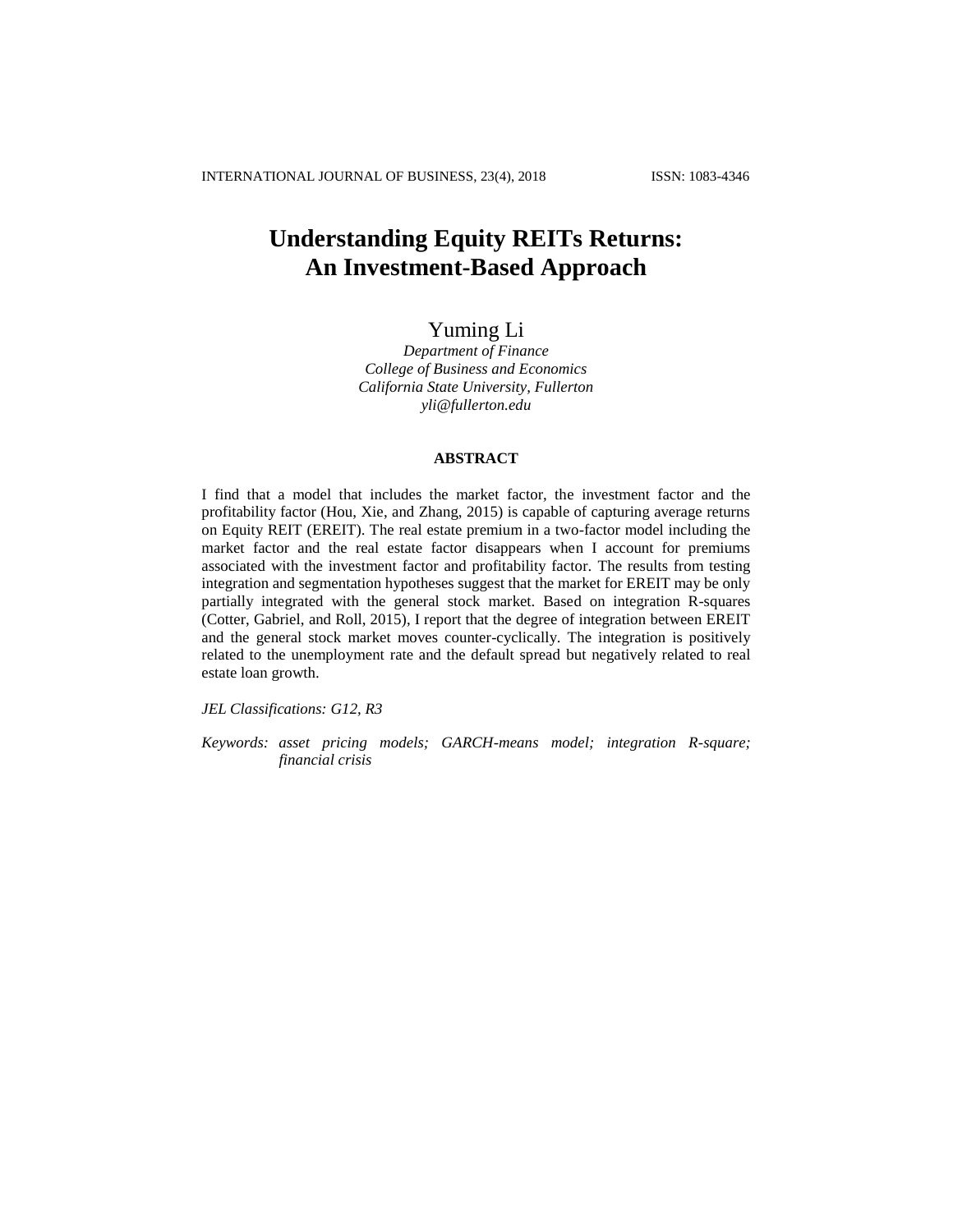### **I. INTRODUCTION**

Real estate is considered a distinct and essential asset class for investors and mutual managers. Among the real estate assets, the stock exchange-listed real estate investment trusts (REITs) offer a convenient investment vehicle. According to the National Association of Real Estate Investment Trusts, more than 70 million Americans invest in REITs through their retirement savings and other investment funds. Despite the prevalence of using REITs as an investment vehicle, whether a real estate portfolio like an EREIT portfolio earns a risk premium and whether the real estate market is integrated with or segmented from the general stock market remain controversial issues in the real estate and finance literature.

In this article, I first test the market integration and segmentation hypotheses using investment-based risk factors. Hou, Xie, and Zhang (2015) document that a model including an investment factor and a profitability factor performs at least comparable to, and in many cases better than that of the models of Fama-French (1993) and Carhart (1997). Fama and French (2016) find that a model including profitability and investment factors captures several average-return anomalies. For the sake of tractability, I use a three-factor model that include the investment factor and the profitability factor used by Hou et al. (2015) or Fama and French (2016) and a four-factor model that includes EREIT as an additional factor to study the existence of the real estate premium and market integration or segmentation.

I test the market integration hypothesis in two ways. First, I examine the significance of the risk price associated with the EREIT. Second, I test the law of one price by testing restrictions on risk prices across factor portfolios and EREIT portfolio. I find that, when the investment factor and the profitability factor are included, the risk price associated with EREIT is insignificant and the law of one price is not rejected. The evidence therefore does not reject the market integration hypothesis. The result is also consistent with the hypothesis that the expected return on EREIT is explained by the risk premiums associated with the stock market, the investment factor and profitability factor.

Market segmentation requires that expected returns on factor portfolios are only related to their covariances with the factor portfolios in the three-factor model while the expected return on EREIT is only related to its own volatility. By testing restrictions on the risk prices in that four-factor model, I find that, when the investment factor and the profitability factor are included, the market segmentation hypothesis is not rejected. As a result, the results from testing integration and segmentation hypotheses together suggest that the EREIT market may be partially integrated with the stock market. The results are in contrast with the previous literature that documents that the market for securitized real estate assets like EREITs are fully integrated with the general stock market (Liu, et al., 1990; Ling and Naranjo, 1999; and Li, 2016).

Next, I measure time-varying integration. Cotter, Gabriel, and Roll (2015) obtain a measure of integration by employing R-squares from regressions with moving windows. The housing markets are regarded as highly integrated if identical U.S. national factors explain a large portion of the variance in metro-specific housing returns. Extending this idea, I use a GARCH-in-means method to conduct tests of market integration and segmentation hypotheses and estimate the integration R-squares in a unified way. The GARCH-in-means method used in this paper produces time-varying betas (factor loadings) based on a structural model for the second moments (variance-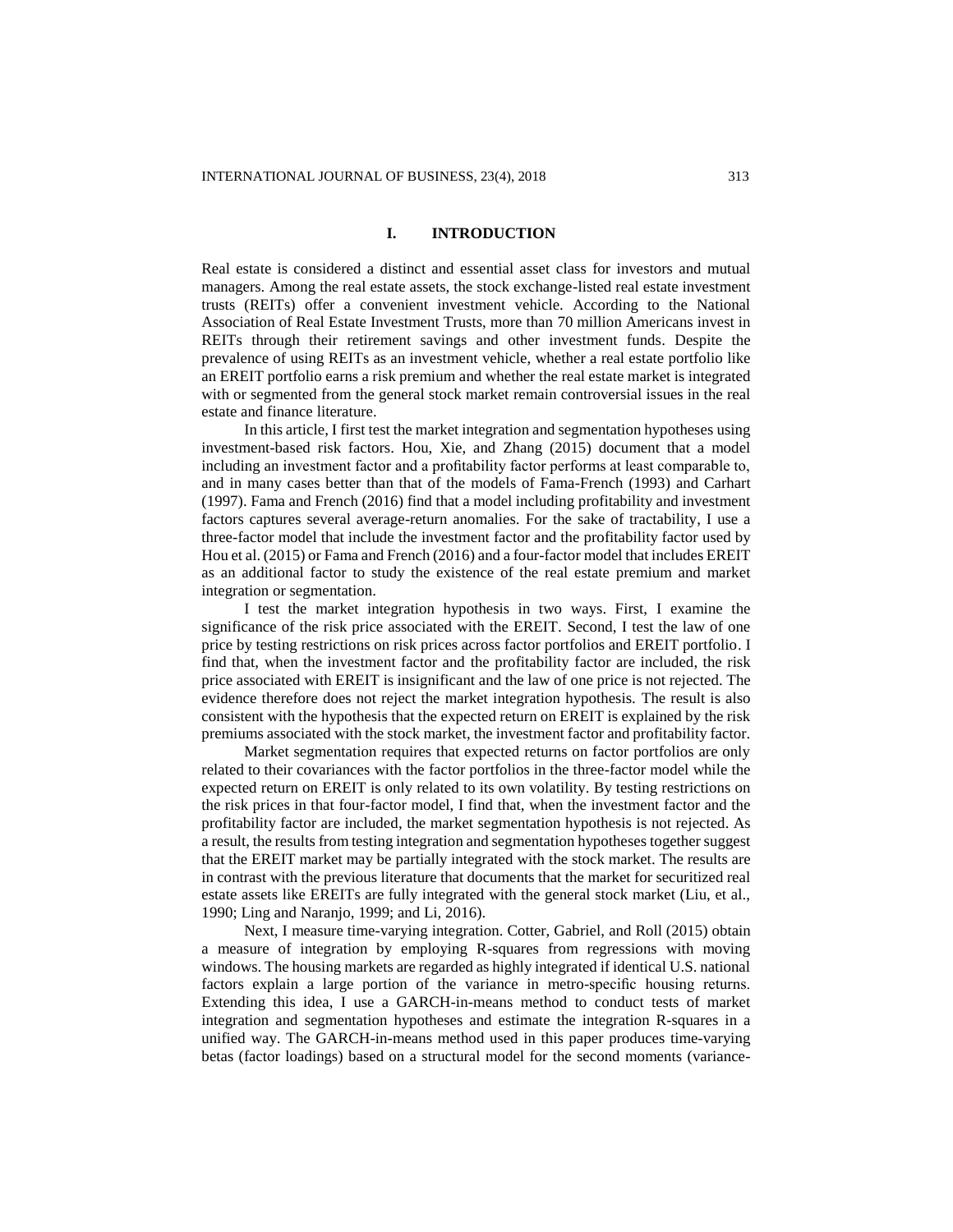covariance matrix), unlike regressions with moving windows in which the time-varying betas are estimated under the inconsistent assumption of constant betas.

Despite the difference in the estimation techniques, I find that the integration of the EREIT market with the general stock market trends upward during the boom period 2001-2010 and then trends downward afterwards, similar to what Cotter, Gabriel, and Roll (2015) observe in the housing markets. However, I observe more frequent and larger swings in the level of integration in the EREIT market than the housing markets. For example, I uncover 3-4 cyclical movements of the integration R-square in the EREIT market in the 1972-2001 period (before the latest 2001-2010 cycle), while the national housing market integration is relatively stable in the 1992-2001 period. In addition, the integration varies between 5-10 and 80 percent in the EREIT market but between 35 and 65 percent in housing markets. Especially in the years surrounding the latest financial crisis, the market for REITs is extremely highly integrated with the general stock market.

Finally, to understand the economic causes of the time variation of market integration, I examine the relation between the integration R-square and business-cycle related macroeconomic variables, including the unemployment rate, real estate loan growth and the default spread (Fama and French, 1989; Bernanke, Gertler, and Gilchrist 1996). The variables represent the state of the real economic activity, the change in credit availability and the risk in credit markets. I find that integration is positively related to the unemployment rate and the default spread but negatively related to real estate loan growth.

The reminder of the article is organized as follows. After a brief literature review, I describe the conditional multifactor asset pricing models and the multivariate GARCH model. Then I describe the monthly data of the EREIT index and the risk factors. I present empirical results of testing market integration and segmentation and analyzing the implied time-varying integration before conclusions.

### **II. LITERITURE REVIEW**

Using CAPM or multifactor asset pricing models, the literature produces mixed evidence on real estate premiums and market segmentation. Liu, et al. (1990) make a first attempt to link real estate risk premiums with market segmentation. Liu and Mei (1992) and Mei and Lee (1994) point out that whether a real estate portfolio is a priced risk factor has important implications for investment and portfolio management. If a real estate portfolio such as an EREIT portfolio is a priced risk factor, some kind of real estate exposure is needed for capturing the real estate factor premiums. Otherwise, if returns on real estate portfolios are explained by systematic risks associated with other factor portfolios that form mean-variance efficiency portfolios (Huberman and Kandel, 1987), these portfolios are only useful in diversifying away some idiosyncratic risk. In a different approach, Ambrose, Ancel, and Griffiths (1992), Okunev and Wilson (1997), Chaudhry, Myer, and Webb (1999) study non-linear dependency or co-integration but drew differing conclusions. Liow and Yang (2005) report results supporting for fractional cointegration between securitized real estate price, stock market price and key macroeconomic factors in some economies. Lin and Lin (2011) conduct co-integration tests and report some evidence of partial integration between securitized real estate and equity markets in several Asian markets. Loo, Anuar, and Ramakrishnan (2016) investigate the long-run relationship and short-term linkage between the Asian REIT markets and their respective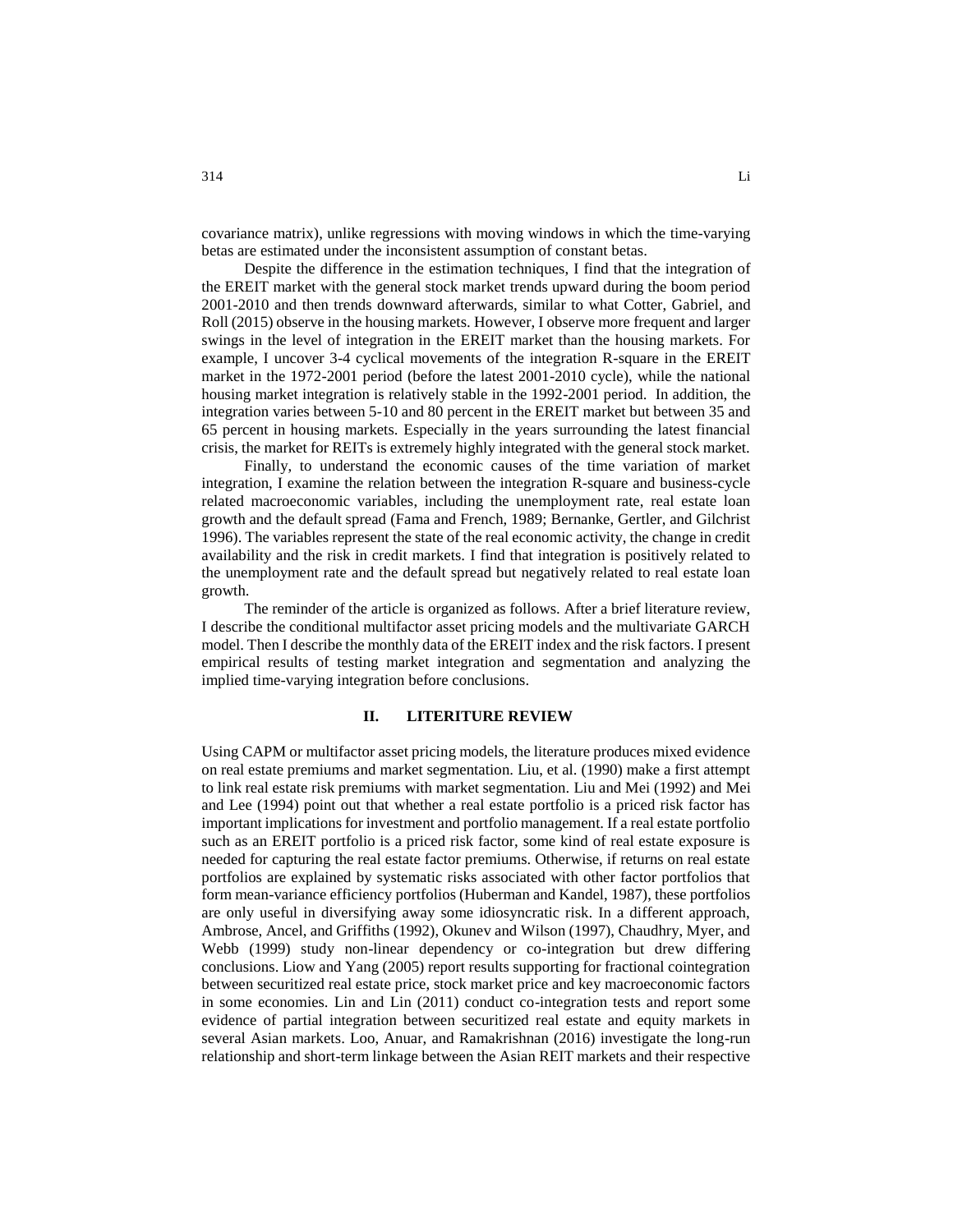macroeconomic variables, using Johansen cointegration test and Granger causality test. They find that he emerging REIT markets are more sensitive towards the change in macroeconomic environment in relative to the developed REIT markets.

### **III. MODELS**

In this section, I describe the conditional multifactor asset pricing model and the multivariate GARCH model. Merton (1973) shows that, in an intertemporal setting, investors need to hedge against changing investment opportunities. As a result, the expected excess return on any asset is a function of its covariances with returns on the market portfolio and a number of hedging portfolios. I present the covariance-based pricing model for the purpose of empirical estimations of the expected returns of REITs.

#### **A. The Covariance-based Model**

Consider the following covariance-based pricing model:

$$
E_{t-1}(R_{it}^{e}) = \sum_{j=1}^{K} \lambda_j cov_{t-1}(R_{it}^{e}, F_{jt}),
$$
\n(1)

where  $R_{it}^e$  is the excess return for period t on the i<sup>th</sup> asset for i = 1,2, N,  $F_{jt}$  is the j<sup>th</sup> risk factor for  $j = 1$ , K, and  $\lambda_j$  represents the price of the covariance risk of each asset with the  $j<sup>th</sup>$  risk factor. In the covariance-based model in equation (1), the risk premium for each asset associated with a factor is the covariance of the asset's return with the factor multiplied by the price of the covariance risk. For simplicity, the risk prices are assumed to be constant. The expected returns and covariances in equation (1) are both conditional on information at time t-1. Equation (1) is specialized to the conditional CAPM if the return on the market portfolio is the single factor  $(K=1)$ .

The excess return refers to the return on an asset minus the risk-free rate, or the difference between returns on two portfolios, such as the small and big stock portfolios. In the remainder of the paper, I assume that the first three excess returns are returns on three factor portfolios and the fourth portfolio (N = 4) is the EREIT. Let  $\varepsilon_t$  be the N  $\times$  1 vector of unexpected returns with the i<sup>th</sup> element  $\varepsilon_{it}$  and the N  $\times$  N conditional variancecovariance matrix  $H_t$ , whose (i, j)th element is  $h_{ij,t}$ . The return in equation (1) for each of the first three portfolios is given by

$$
R_{it}^{e} = \sum_{j=1}^{k} \lambda_j h_{ij,t} + \varepsilon_{it}, i=1,2,3
$$
 (2)

and the excess return on the EREIT portfolio is given by

$$
R_{N,t}^e = a_{t \le T} I_{t \le T} + a_{t > T} I_{t > T} + \sum_{j=1}^k \lambda_j h_{Nj,t} + \varepsilon_{N,t}
$$
 (3)

where  $a_{t \leq T}$  is the intercept for the period before date T and  $a_{t \geq T}$  is the intercept for the period after date T. I include the indicator (dummy) variable  $I_{t \leq T}(I_{t>T})$ , which takes the value of unity for  $t \leq T(t > T)$  and zero otherwise, to detect changes in returns resulting from a possible structural break or change in regimes unexplained by the pricing model.

The conditional variance-covariance matrix  $H_t$  follows the asymmetric BEKK GARCH specification: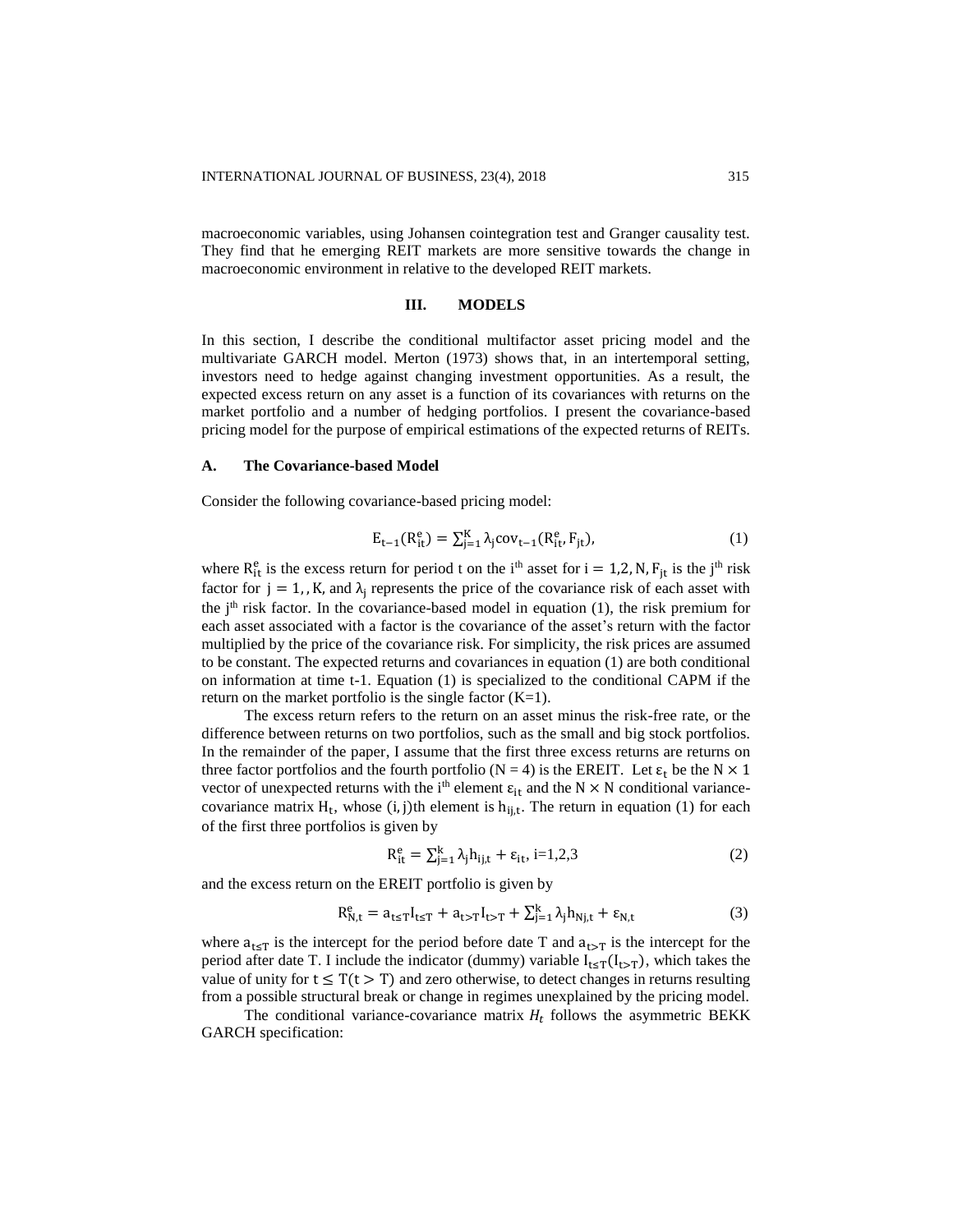$$
H_t = C'C + A'H_{t-1}A + B'\epsilon_{t-1}\epsilon_{t-1}'B + D'\eta_{t-1}\eta_{t-1}'D,
$$
\n(4)

where **A**, **B** and **D** are  $N \times N$  coefficient matrices, **C** is a lower triangular matrix with N × (N + 1)/2 parameters, and  $\eta_{t-1}$  is a N × 1 vector with *i*<sup>th</sup> element given by  $\eta_{i,t-1}$  =  $-\varepsilon_{i,t-1}$  if  $\varepsilon_{i,t-1} < 0$  and zero otherwise. Without the last term, equation (4) is the BEKK process proposed by Engle and Kroner (1995). I choose the asymmetric BEKK process rather than the asymmetric dynamic conditional correlation process (Engle, 2002), since researchers (Guo et al., 2009) find insignificant differences between the two processes.

The specification in equation (4) is appealing because it directly imposes positive definiteness on the variance-covariance matrix. However, the estimation becomes difficult if the multivariate GARCH model is applied to multiple assets. Since this paper uses four assets  $(N = 4)$ , it is necessary to make simplifying assumptions to limit the dimension of parameter space. For this reason, **A**, **B** and **D** are restricted to be diagonal matrices, following De Santis and Gerard (1997) and Hardouvelis, Malliaropulos, and Priestley (2006). I estimate the multivariate GARCH-in-means equations (2)-(4) using the method of quasi-maximum likelihood, assuming a normal conditional density. The standard errors are robust to non-normality of disturbance terms.

### **B. Testing Capital Market Integration**

Testing capital market integration is often characterized as a test of the joint hypothesis about an asset pricing or other economic model and the market integration hypothesis. I consider one- to four-factor asset pricing models. The one-factor model is the CAPM with the return on a value-weighted stock market portfolio (MKT) as the risk factor. The MKT is included as the first factor in each of the two- to four-factor models. The twofactor model includes the EREIT return as a second risk factor. The three-factor model includes an investment factor and a profitability factor as the second and third factors. Lastly, the four-factor model enhances the three-factor model with the EREIT factor as the fourth factor. Here I include EREIT as a factor in the two- and four-factor models in order to facilitate the test of the integration hypothesis, following Liu et al. (1990) and Li (2016).

Under the assumption that the CAPM is correctly specified, the equity market integration hypothesis implies that a two-factor model should be rejected in favor of the CAPM. Alternatively, if one assumes that the expected EREIT return is determined by the three-factor model, the four-factor model should be rejected in favor of the threefactor model. I test the CAPM against the two-factor model or the three-factor model against the four-factor model:  $\lambda_4 = 0$  The rejection of the two- or four-factor model is also a rejection of the market integration hypothesis.

An alternative way to test capital market integration is based on idea of the law of one price. Under the assumption that the expected EREIT return is determined by one of the four asset pricing models, the risk price(s) associated with the EREIT return should be equal to that(those) of other portfolio returns. Following Ling and Naranjo (1999), Guo et al. (2009) and Li (2016), I test restrictions on risk prices across portfolios.

To accomplish this, I replace the previous model with equal risk prices in equations (2)-(3) with a model in which the risk prices associated with the EREIT return are free from those associated with other portfolio returns. To this end, I use equation (2) and the following equation for the EREIT return: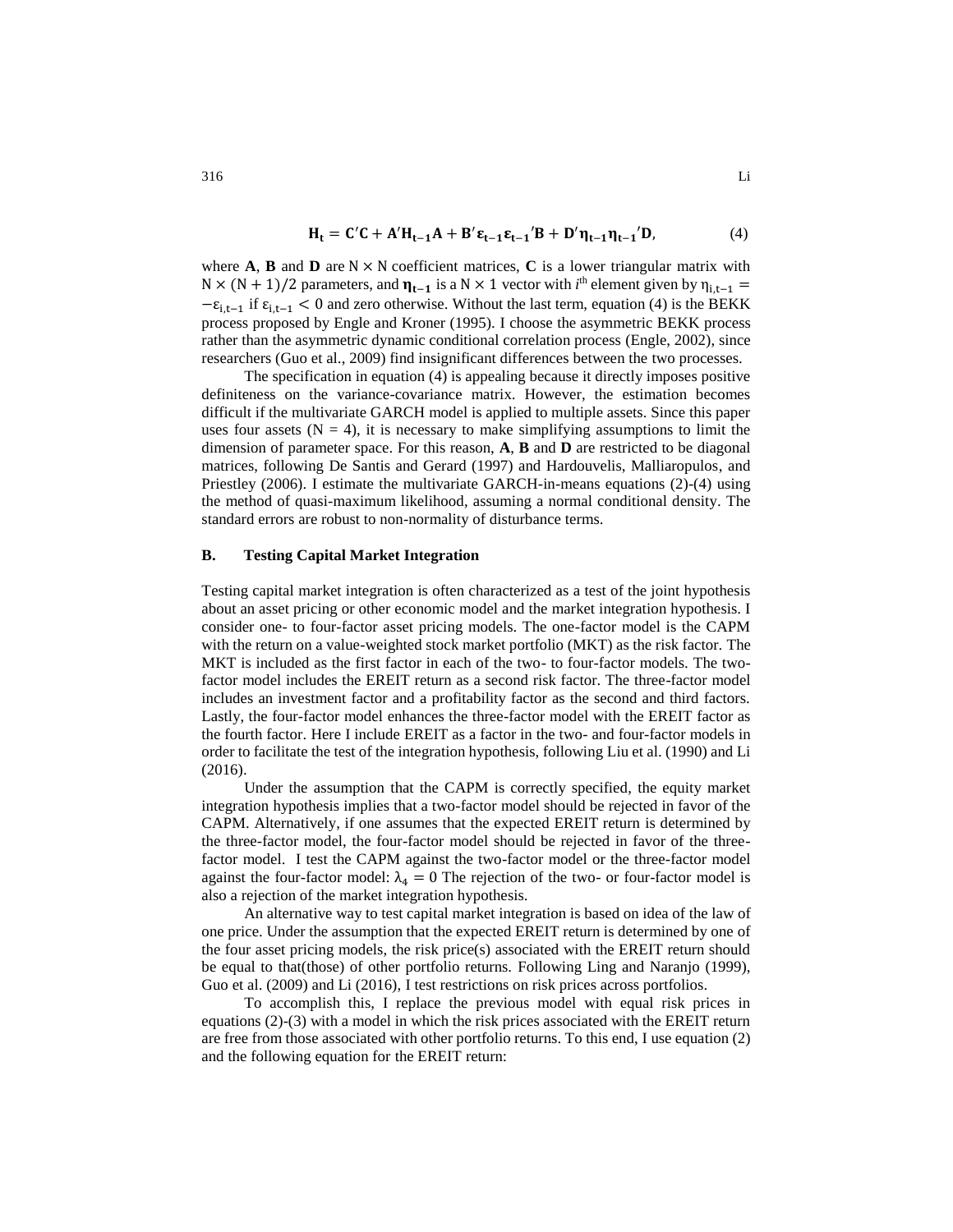$$
R_{N,t}^e = a_{t \le T} I_{t \le T} + a_{t > T} I_{t > T} + \sum_{j=1}^k \lambda_{EREIT,j} h_{Nj,t} + \varepsilon_{N,t}
$$
(5)

where the risk price,  $\lambda_{EREIT,j}$ , is the price of the j<sup>th</sup> risk factor associated with the EREIT. Given equation (5), another way of testing the market integration hypothesis is to test the restrictions:

$$
\lambda_j = \lambda_{EREIT,j}, j = 1,2,,K,\tag{6}
$$

where  $\lambda_j$ 's are from equations (2) and  $\lambda_{EREIT,j}$ 's are from (5). The rejection of the restrictions in equation (6) is the rejection of the market integration hypothesis.

Using the unrestricted model given by equations (2) and (5), I test both the market integration and segmentation hypotheses. On the one hand, market integration requires that  $\lambda_4 = \lambda_{\text{EREIT},4} = 0$  in the two-factor or four-factor model so the two-factor model is reduced to the CAPM or the four-factor model is reduced to the three-factor model. On the other hand, market segmentation requires that expected returns on the first three factor portfolios are only related to their covariances with the aggregate stock market return in the CAPM or their covariances with the three factor portfolios in the three-factor model. Similarly, the expected EREIT return is only related to its own volatility. Together, market segmentation implies the restriction that  $\lambda_4 = \lambda_{\text{EREIT,1}} = 0$ in the two-factor model, or the restrictions that  $\lambda_4 = \lambda_{\text{EREIT},1} = \lambda_{\text{EREIT},2} = \lambda_{\text{EREIT},3}0$  in the four-factor model. If both the market integration and segmentation hypotheses are rejected or neither hypothesis is rejected, the market may be partially segmented.

### **C. Measuring Time-varying Integration**

There is substantial research on the integration of international equity markets. There is also considerable variation in method of measuring the level of integration. For instance, Carrieri, Errunza, and Hogan (2007) use GARCH-in-mean to assess correlation in returns and volatility among markets, whereas Bekaert, Harvey, and Ng (2005) and Bekaert et al. (2011) use multiple economic fundamental factors. Integration is often interpreted based on cross-country correlations in stock returns. When multiple factors drive returns, Pukthuanthong-Le and Roll (2009) show that correlation may be a misleading measure of integration. While perfect integration implies that identical global factors fully explain index returns across countries, some countries may differ in their sensitivities to those factors and accordingly not exhibit perfect correlation. Cotter, Gabriel, and Roll (2015) extend this idea to U.S. housing markets and employ R-square from a regression of metropolitan housing returns on an identical set of national variables. The housing markets are regarded as highly integrated if identical U.S. national factors explain a large portion of the variance in metro-specific housing returns. They use the R-square from the multifactor model fit to a sequence of moving windows to obtain time-varying measure of integration.

There is substantial evidence that returns on a few factors explain the cross section of returns on the U.S. stock market. If the EREIT market is integrated with the general stock market, the time variation of the EREIT return should be explained by the same set of factors rather than the stock market portfolio alone. As a result, the correlation between the EREIT return and the stock market return may be an imperfect measure of the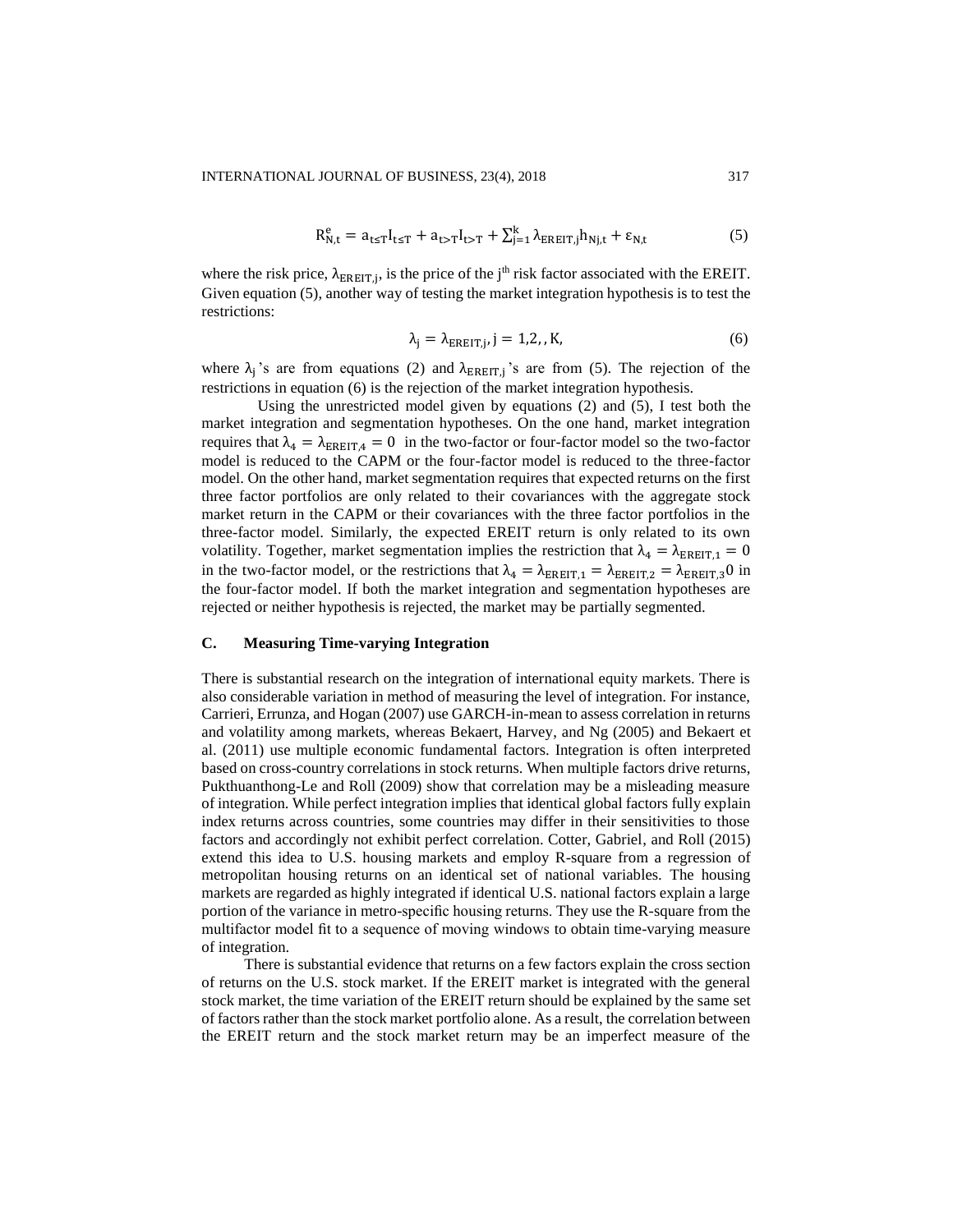integration between the two markets. Instead, the R-square from a multifactor model should be a better measure of integration.

Unlike Cotter, Gabriel and Roll (2015), who employ regressions with moving windows, I use the dynamic GARCH-in-mean model employed in this paper to derive a time-varying measure of integration. I consider the following multifactor factor model for the disturbance terms in equation (3):

$$
\varepsilon_{\text{Nt}} = \beta'_{\text{Nt}} [\mathbf{F}_{t} - \mathbf{E}_{t-1}(\mathbf{F}_{t})] + \mathbf{e}_{\text{Nt}} \tag{7}
$$

where  $F_t$  is a  $K \times 1$  vector of factors. Under the assumption that the idiosyncratic component  $e_{Nt}$  is conditionally uncorrelated with each of the factors, the K  $\times$  1 vector of  $\beta_{Nt}$  for the N<sup>th</sup> asset is given by

$$
\beta'_{Nt} = cov_{t-1}(\epsilon_{Nt}, \mathbf{F'}_t) cov_{t-1}^{-1}(\mathbf{F}_t, \mathbf{F'}_t) = \mathbf{h'}_{Nt} \mathbf{H}_{Kt}^{-1},
$$
(8)

where  $h_{Nkt}$  is a vector of covariances between the EREIT return and the factors, and  $H_{Kt}$ as a submatrix of  $H_t$  containing the first K rows and columns, is the variance-covariance matrix of the K factors.

The R-square of the factor model in equation (7) for the period t is given by

$$
R_t^2(K) = \frac{\beta'_{Nt}H_{Kt}\beta_{Nt}}{h_{NN,t}}
$$
(9)

By substituting equation (8) into equation (9), one has the following

$$
R_t^2(K) = \frac{\mathbf{h'}_{Nt} H_{Kt}^{-1} \mathbf{h}_{Nt}}{\mathbf{h}_{NN,t}}
$$
(10)

The integration R-square in equation (10) measures the level of integration of the EREIT market with the general stock market at time t. While this measure shows the contribution of all factors, the following shows the contribution from the market portfolio alone:

$$
R_t^2(1) = \frac{h_{N1,t}^2}{h_{11,t}h_{NN,t}}
$$
 (11)

The R-square in equation (11) is simply the squared correlation coefficient between the EREIT return and the return on the stock market portfolio. I also compute a similar R-square,  $R_t^2(K)$  for k<K, to measure the contribution of first *k* factors.

For a given point in time, if the EREIT return is perfectly correlated with one of the factor portfolio returns or is a linear combination of the factor portfolio returns, the conditional variance of the idiosyncratic term vanishes and the value of  $R_t^2(K)$  attains unity. Otherwise, the  $R_t^2(K)$  measures the portion of the conditional volatility of the EREIT return that is explained by the K factors. At time t, the EREIT market is more integrated with the general stock market when  $R_t^2(K)$  is higher.

### **IV. DATA AND METHODS**

Given the limited availability of historical REITs data dating back to the 1970s, this study uses monthly returns on EREITs along with the monthly data of the factors. Monthly returns on the EREIT indices are obtained from the National Association of Real Estate Investment Trusts (NAREIT) for the sample period from January 1972 to July 2014. Approximately as of the end of 2014, stock exchange-listed Equity REITs account for 70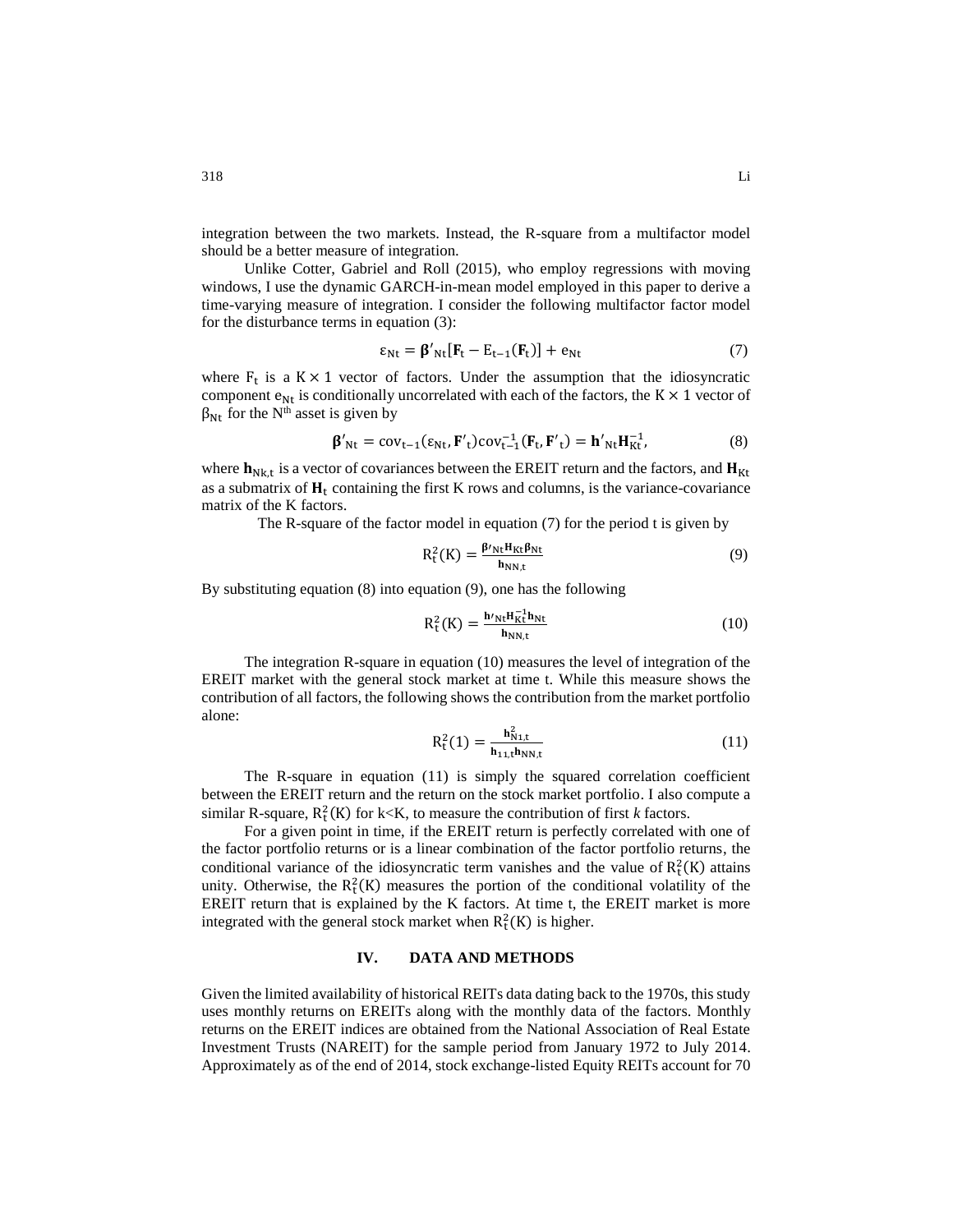percent of all U.S. listed REIT assets, and EREITs represent 90 percent of the approximately \$700 billion equity market capitalization of the listed REIT marketplace. There are approximately 150 listed EREITs, almost all of which are traded on the New York Stock Exchange. There are 26 listed residential Mortgage REITs with a market capitalization of \$42.3 billion.

The first data set of factors includes returns on two factor portfolios in the *q*-factor model: the investment factor and the profitability factor. The monthly q-factor data for the period from January 1972 to December 2014 are provided by Hou et al. (2015), who construct the factors from a triple 2-by-3-by-3 sort on market equity, investment-toassets, and returns on equity. When constructing the q-factors, Hou et al. (2015) form the investment portfolios annually but the ROE portfolios monthly. The investment (I/A) factor is the difference between the return on a low I/A portfolio and the return on a high I/A portfolio. The profitability (ROE) factor is the difference between the return on a high ROE portfolio and the return on a low ROE portfolio.

The second data set of factors includes the investment factor and profitability factor constructed by Fama and French (2016) and available in Kenneth French's website. Unlike the triple 2-by-3-by-3 sort used by Hou et al. (2015), the alternative factors are based on a double II-by-3 sort on size and investment (or profitability). Investment is measured by the growth of total assets for a fiscal year divided by total assets at the end of the year. The profitability is measured by annual revenues minus cost of goods sold, selling, general, administrative expenses and interest expense divided by book equity. CMA (conservative minus aggressive) is the return on the conservative investment portfolio minus the average return on the aggressive investment portfolio. RMW (robust minus weak) is the return on the robust operating profitability portfolios minus the return on a weak operating profitability portfolio.

The third date set includes the three factors used by Fama and French (1993): the market excess return (MKT), the size factor (small-minus-big, SMB), and the value factor (high-minus low, HML). SMB and HML are constructed from a double II-by-3 sort on size and book-to-market ratio. SMB is the monthly return on a portfolio of small stocks minus and the return on a portfolio of big stocks, and HML is monthly return on a portfolio of stocks with high book-to-market ratios (value stocks) minus and the return on a portfolio of stocks with low book-to-market ratios (growth stocks).

To understand the time variation of integration of EREIT with the general stock market, I employ a number of real economic and financial variables. The selection of the variables is motivated by the availability of monthly data and previous studies on real estate prices. The first is the civilian unemployment rate from the U.S. Bureau of Labor Statistics. This series is seasonally adjusted, representing the number of unemployed as a percentage of the labor force. This variable is used primarily to capture the weakness of the economy and the stage of the business cycle. Quan and Titman (1999) find that the correlation between the returns of stocks and real estate increases if business-cycle variables simultaneously affect corporate profits and rents. The second variable is the growth rate (difference in logs) of real estate loans from all commercial banks, from the Board of Governors of the U.S. Federal Reserve System. This variable helps to capture the change in the credit availability. Bernanke, Gertler, and Gilchrist (1996) point out that adverse shocks to the economy may be amplified by worsening credit-market conditions as resulting from endogenous changes over the business cycle in the agency costs of lending. The third variable is the default spread, computed as the difference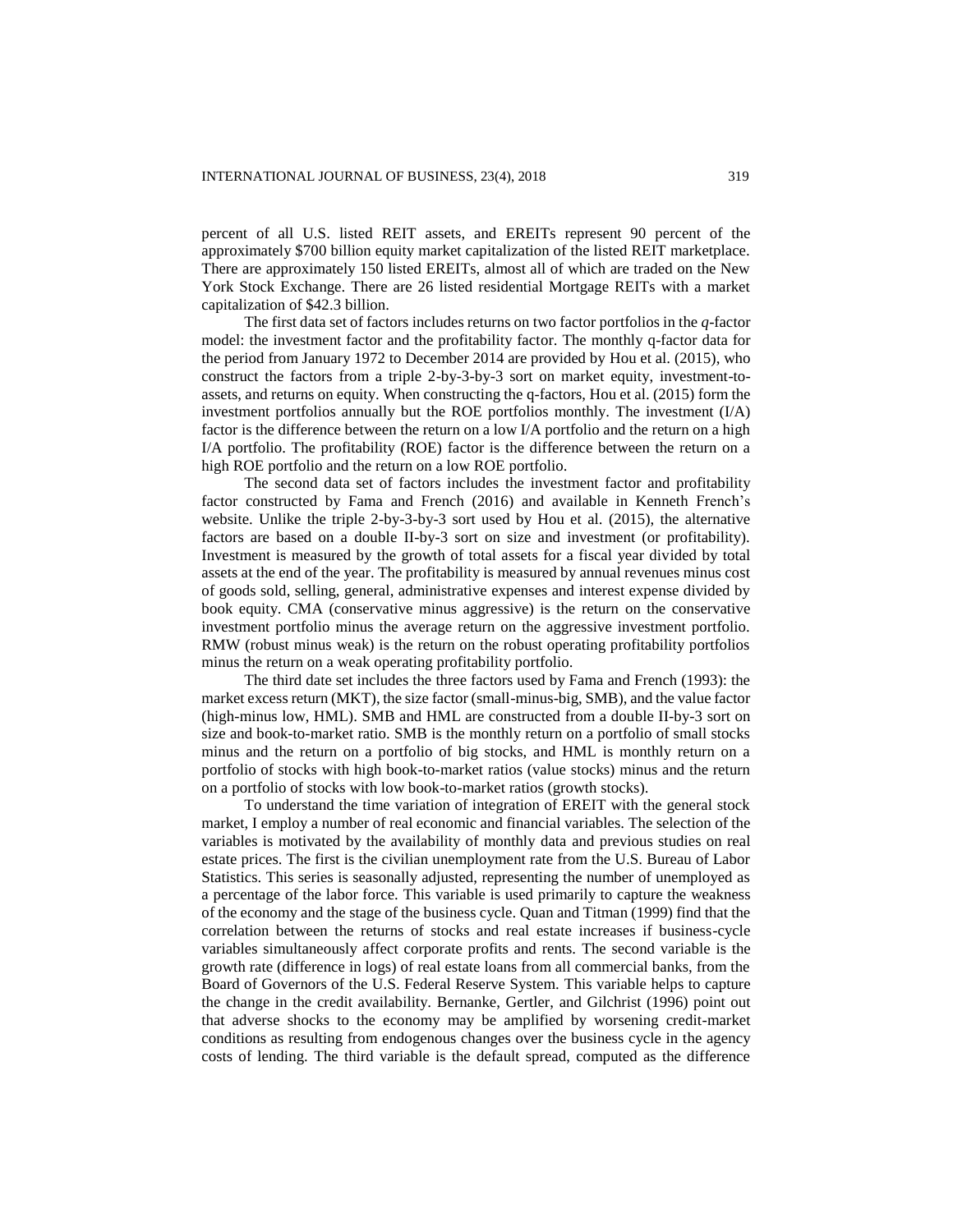between Moody's Baa-rated corporate bond yield and Aaa-rated corporate bond yield. This variable is intended to capture the risk in the credit market. Fama and French (1989) find that the predictability of stock returns is related to long-term business cycles, as captured by the default spread. All three series are available from the St. Luis Fed's FRED database. Other variables, such as the federal funds rate and the term spread (Moody's Aaa corporate bond yield minus yield on 10-year Treasury constant maturity bond) are not included as they are found to be statistically insignificant. Plazzi, Torous, and Valkanov (2008) document that macroeconomic variables such as the term and default spreads help explain cross-sectional dispersions of returns and growth in rents for commercial real estate.

### **V. EMPIRICAL RESULTS**

#### **A. Summary Statistics**

In Table 1, I present the summary statistics for the EREIT index, along with those for the factors used in the paper. The average of EREIT return is 0.481 percent with a standard deviation of 4.928 percent over the sample period 1972-01 through 2014-12. The average is lower than those of MKT (0.536) and ROE (0.555), but higher than those of I/A (0.433), CMA (0.358), RMW (0.277). The standard deviation of the EREIT is slightly higher than that of MKT (4.572), but much higher than those of factors (1.859–2.992).

Interestingly, the EREIT return is negatively correlated with the profitability factors ROE (-0.224) and RMW (-0.132) and weakly correlated with the investment factors I/A (-0.028) and CMA (-0.045). However, the EREIT return is positively correlated with SMB (0.373) and HML (0.133). Among the investment and profitability factors, the I/A factor is very highly correlated the CMA factor with a correlation of 0.903 and the ROE factor is highly correlated with the RMW factor with a correlation of 0.674. However, the correlations between any investment factor and any profitability factor are low.

Among the macroeconomic variables, the real estate loan growth has relatively high standard deviation relative to its mean compared with two other variables. The unemployment rate is positively correlated with the default spread (0.583), but is negatively correlated with the real estate loan growth (-0.382), implying that a weak economy tends to be associated with a high credit risk and tightening credit market conditions. However, the correlation between the real estate loan growth and the default spread is moderate (-0.094), suggesting a negative but weak relation between the credit availability and the credit risk. Figure 1 illustrates the time series fluctuations of the three variables. While both the unemployment rate and the default spread appear countercyclical, the latter clearly leads the former for most and especially the latest boom-andbust cycle of the economy and real estate prices. As a result, the inclusion of both variables should help capture different stages of the cycles. The real estate loan growth exhibits a pattern of procyclical movements, in contrast more to the counter-cyclical variation of the unemployment rate than to that of the default spread.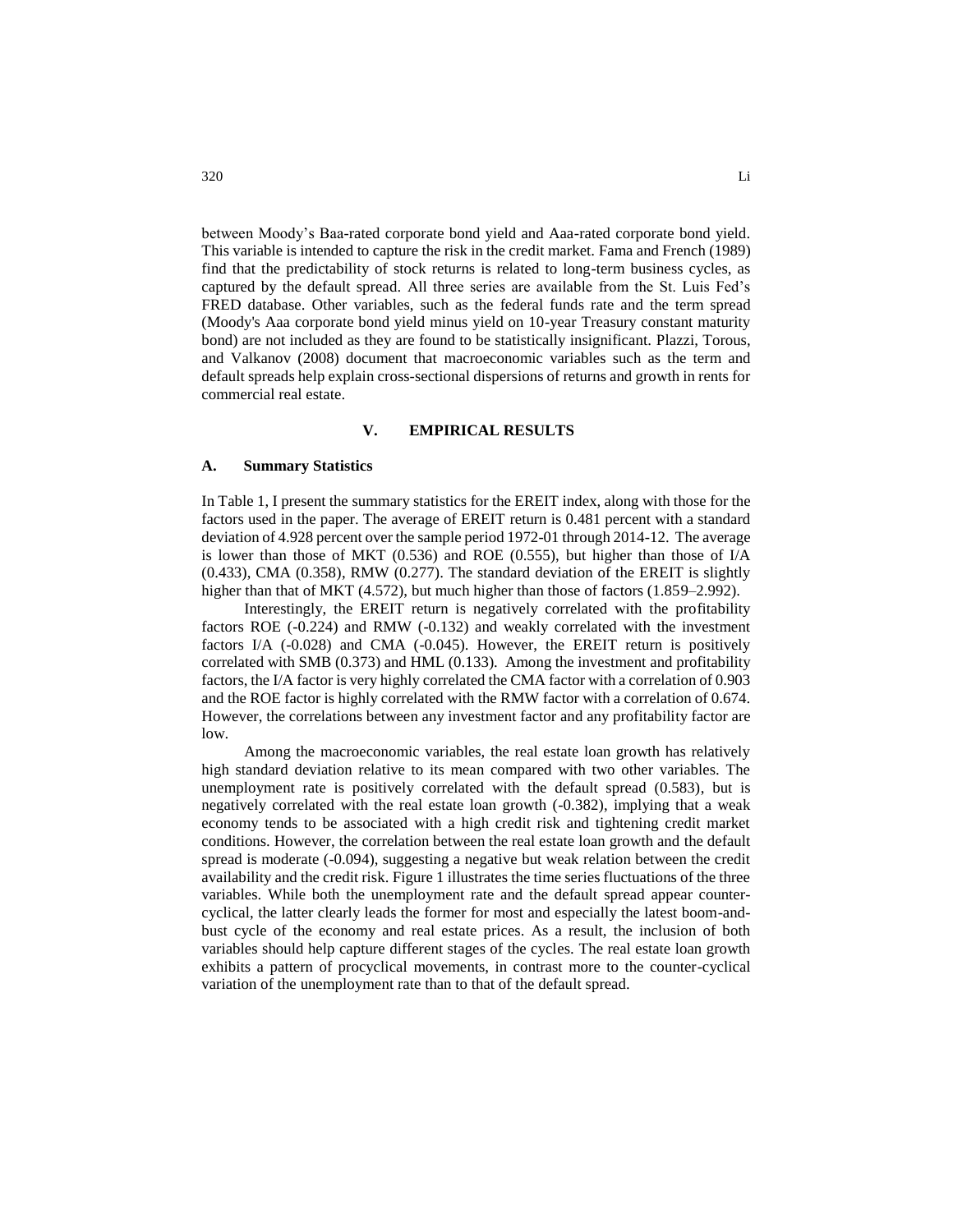|              | <b>EREIT</b> | MKT      | I/A      | ROE      | <b>CMA</b> | <b>RMW</b> | <b>UNEM</b> | <b>RELG</b> | DEF   |
|--------------|--------------|----------|----------|----------|------------|------------|-------------|-------------|-------|
| Mean %       | 0.481        | 0.536    | 0.433    | 0.555    | 0.358      | 0.277      | 6.447       | 0.738       | 1.100 |
| S.D. %       | 4.928        | 4.572    | 1.859    | 2.588    | 1.981      | 2.240      | 1.561       | 0.674       | 0.465 |
| Correlations |              |          |          |          |            |            |             |             |       |
| MKT          | 0.592        |          |          |          |            |            |             |             |       |
| IJА          | $-0.028$     | $-0.366$ |          |          |            |            |             |             |       |
| <b>ROE</b>   | $-0.224$     | $-0.188$ | 0.063    |          |            |            |             |             |       |
| <b>CMA</b>   | $-0.045$     | $-0.394$ | 0.903    | $-0.062$ |            |            |             |             |       |
| <b>RMW</b>   | $-0.132$     | $-0.225$ | 0.099    | 0.674    | $-0.013$   |            |             |             |       |
| <b>UNEM</b>  | 0.130        | 0.110    | 0.032    | $-0.080$ | $-0.001$   | $-0.033$   |             |             |       |
| <b>RELG</b>  | $-0.132$     | $-0.073$ | $-0.082$ | 0.042    | $-0.050$   | $-0.075$   | $-0.382$    |             |       |
| DEF          | 0.031        | 0.053    | 0.008    | $-0.089$ | $-0.010$   | $-0.020$   | 0.583       | $-0.094$    |       |

**Table 1** Summary statistics

**Notes:** MKT is the market excess return. I/A and ROE are investment factor and profitability factor, respectively, constructed from a triple 2-by-3-by-3 sort, in the *q*-factor model. CMA and RMW are alternative investment factor and profitability factor, respectively, constructed from double 2-by-3 sorts in the Fama-French model. UNEM is the lagged civilian unemployment rate. RELG is the lagged growth rate (difference in logs) of real estate loans from all commercial banks. DEF is the lagged default spread, calculated as the difference between Moody's Baa-rated corporate bond yield and Moody's Aaa-rated corporate bond yield.



**Figure 1** Macroeconomic variables

The civilian unemployment rate is the number of unemployed as a percentage of the labor force. The real estate loan growth is the growth rate (difference in logs) of real estate loans from all commercial banks. The default spread is the difference between Moody's Baa-rated corporate bond yield and Aaa-rated corporate bond yield.

### **B. The Role of I/A and ROE Factors**

I now report the results of estimating the models in equations (2)-(4) in Table 2 (including I/A and ROE factors). In panel A, I present the results of estimating the CAPM (onefactor) and the two-factor model. In panel B, I report the results of estimating a three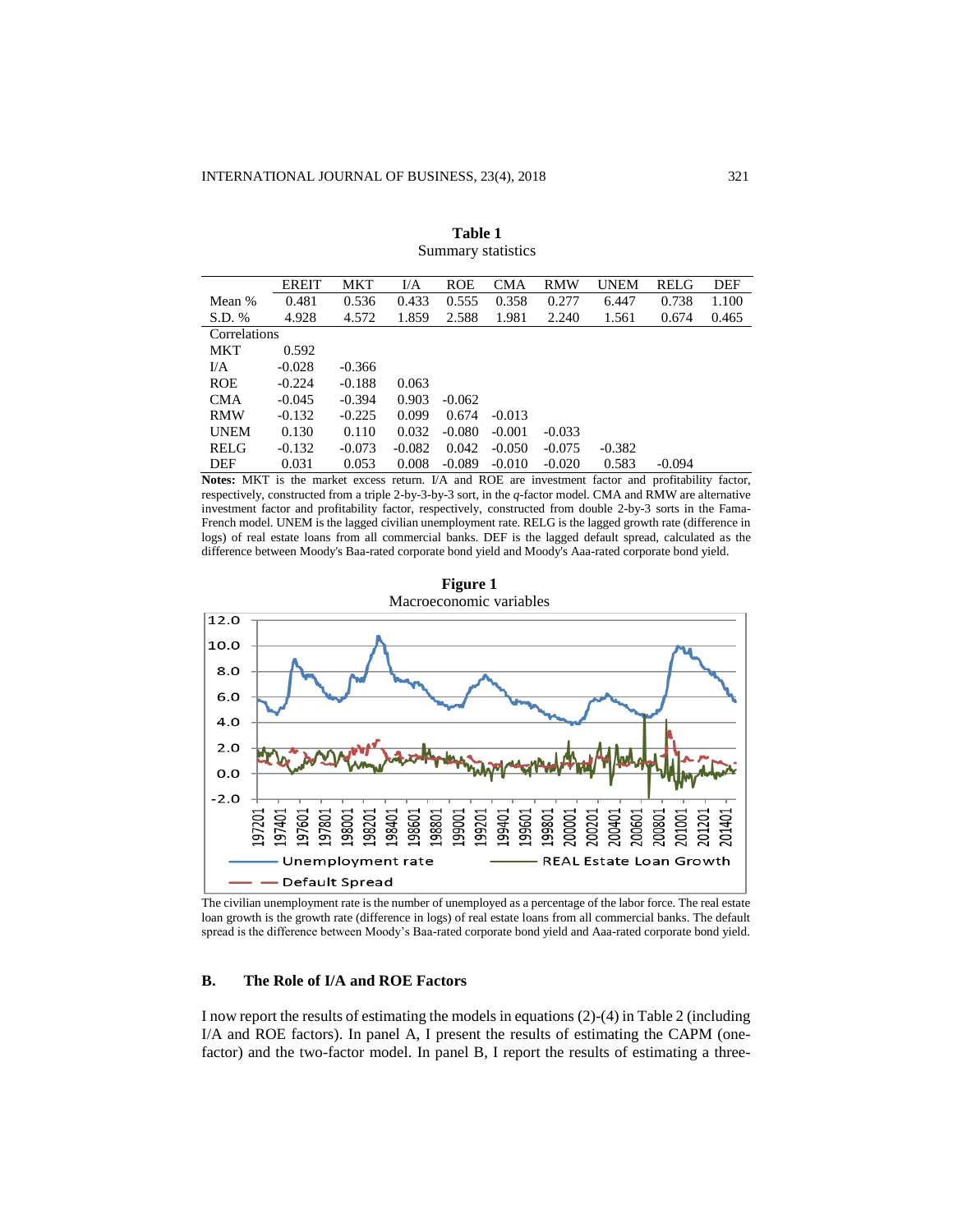factor model and a four-factor model. The size factor is excluded since estimating a fivefactor model is computationally difficult. To conserve space, I do not report the estimates of the constant matrix **C** throughout the paper. Coefficients that are significant at the 1, 5 or 10 percent level are highlighted in bold, underlined or italic.

|                                         |                        |          |            | <b>EREI</b> |                                        |           |              |              |
|-----------------------------------------|------------------------|----------|------------|-------------|----------------------------------------|-----------|--------------|--------------|
|                                         | <b>MKT</b>             | I/A      | <b>ROE</b> | T           | <b>MKT</b>                             | I/A       | <b>ROE</b>   | <b>EREIT</b> |
|                                         |                        |          |            |             | Panel A. One and two-factor models     |           |              |              |
| $a_{t<93}$ ,%                           |                        |          |            | $-0.507$    |                                        |           |              | $-1.204$     |
|                                         |                        |          |            | (0.200)     |                                        |           |              | (0.239)      |
| $a_{t \geq 93}$ ,%                      |                        |          |            | $-0.234$    |                                        |           |              | $-1.100$     |
|                                         |                        |          |            | (0.235)     |                                        |           |              | (0.178)      |
| λ                                       | 2.563                  |          |            |             | $-0.930$                               |           |              | 5.871        |
|                                         | (0.762)                |          |            |             | (0.842)                                |           |              | (0.708)      |
| Diag. A                                 | 0.926                  | 0.900    | 0.876      | 0.897       | 0.933                                  | 0.894     | 0.881        | 0.907        |
|                                         | (0.012)                | (0.014)  | (0.018)    | (0.021)     | (0.003)                                | (0.006)   | (0.005)      | (0.003)      |
| Diag. B                                 | 0.233                  | 0.313    | 0.412      | 0.283       | 0.232                                  | 0.312     | 0.406        | 0.286        |
|                                         | (0.021)                | (0.027)  | (0.052)    | (0.034)     | (0.012)                                | (0.020)   | (0.013)      | (0.010)      |
| Diag. D                                 | 0.260                  | $-0.220$ | 0.049      | 0.268       | 0.231                                  | $-0.240$  | 0.038        | 0.176        |
|                                         | (0.059)                | (0.062)  | (0.055)    | (0.123)     | (0.017)                                | (0.062)   | (0.096)      | (0.021)      |
|                                         |                        |          |            |             | Panel B. Three- and four-factor models |           |              |              |
| $a_{t<93}$ ,%                           |                        |          |            | $-0.411$    |                                        |           |              | $-0.697$     |
|                                         |                        |          |            | (0.260)     |                                        |           |              | (0.400)      |
| $a_{t \ge 93}$ ,%                       |                        |          |            | $-0.185$    |                                        |           |              | $-0.548$     |
|                                         |                        |          |            | (0.230)     |                                        |           |              | (0.510)      |
| λ                                       | 4.777                  | 15.559   | 6.972      |             | 3.106                                  | 14.413    | 7.606        | 2.567        |
|                                         |                        |          |            |             |                                        |           |              |              |
|                                         | (1.166)                | (3.208)  | (2.609)    |             | (1.888)                                | (2.784)   | (2.381)      | (2.502)      |
| Diag. A                                 | 0.931                  | 0.921    | 0.885      | 0.904       | 0.933                                  | 0.918     | 0.885        | 0.907        |
|                                         | (0.010)                | (0.019)  | (0.025)    | (0.024)     | (0.011)                                | (0.011)   | (0.020)      | (0.020)      |
| Diag. $\bf{B}$                          | 0.250                  | 0.257    | 0.358      | 0.316       | 0.248                                  | 0.256     | 0.389        | 0.316        |
|                                         |                        |          |            |             |                                        |           |              |              |
|                                         | (0.043)                | (0.041)  | (0.078)    | (0.059)     | (0.033)                                | (0.023)   | (0.067)      | (0.035)      |
| Diag. D                                 | 0.230                  | $-0.167$ | 0.042      | 0.151       | 0.221                                  | $-0.177$  | 0.037        | 0.127        |
|                                         | (0.085)                | (0.038)  | (0.042)    | (0.253)     | (0.058)                                | (0.037)   | (0.046)      | (0.146)      |
|                                         |                        |          |            |             | Panel C. Likelihood ratio tests        |           |              |              |
| Integration hypothesis, $\lambda_4 = 0$ |                        |          |            |             |                                        | $\rm x^2$ | d.f.         | p-value      |
|                                         | One- vs. two-factor    |          |            |             |                                        | 6.493     | $\mathbf{1}$ | 0.011        |
|                                         | Three- vs. four-factor |          |            |             |                                        | 1.665     | 1            | 0.197        |

**Table 2** Estimates of models with equal risk prices including I/A and ROE factors

**Notes:** The return on each of the first three portfolios is given by equation (2):  $R_{it}^e = \sum_{j=1}^{k} \lambda_j h_{ij,t} + \varepsilon_{it}$ . The excess return on the EREIT portfolio is given by equation (3):  $R_{N,t}^e = a_{t \le T} I_{t \le T} + a_{t \ge T} I_{t \ge T}$  $\sum_{j=1}^{k} \lambda_j h_{Nj,t} + \varepsilon_{N,t}$ , where  $a_{t\leq T}$  is the intercept for the period before date *T* and  $a_{t>T}$  is the intercept for the period after date  $T$ . The conditional variance-covariance matrix  $H_t$  in follows the asymmetric BEKK GARCH specification:  $H_t = C'C + A'H_{t-1}A + B'\epsilon_{t-1}\epsilon_{t-1}'B + D'\eta_{t-1}\eta_{t-1}'D$ . Coefficients that are significant at the 1, 5 or 10 percent level are highlighted in bold, underlined or italic. Robust standard errors are reported in the parentheses.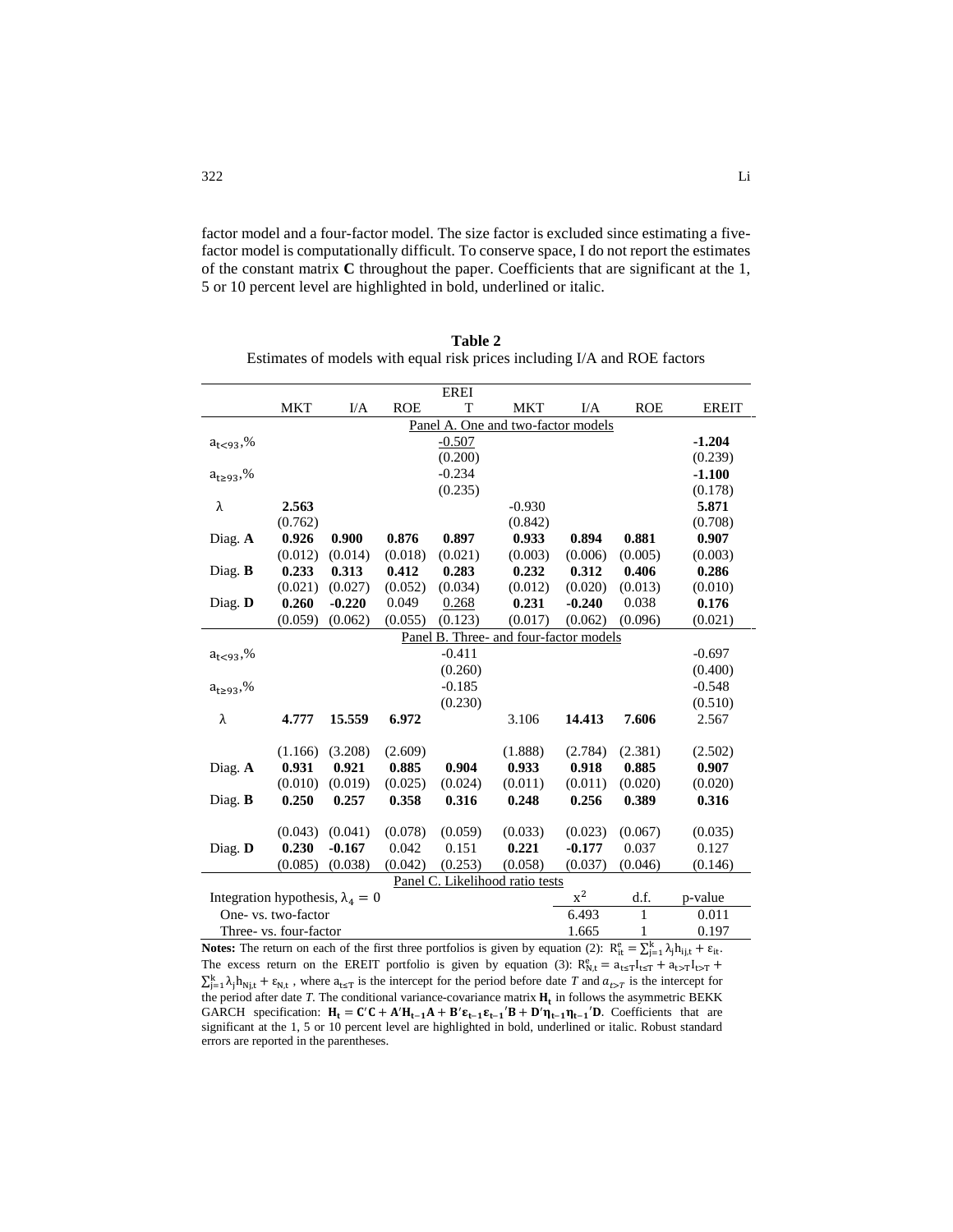The left side of panel A presents the results of estimating the CAPM. The estimated  $a_{1 \leq 93}$  for EREIT is -0.507 with a standard error of 0.200, implying that the alpha in the pre-1993 period is more than two standard errors away from zero and significant at the 5 percent level. Thus, the EREIT return exhibits a significant alpha in the first half of the sample period before 1993. The estimated intercept for the post-1993 sample,  $a_{t>93}$ , is -0.234 with a standard error of 0.235. The price of the market risk ( $\lambda$ ) is also significant with an estimate of 2.563 and a standard error of 0.762.

In the right side of Panel A, I report the results of estimating the two-factor model in which the expected excess return on each portfolio is related to its covariance with MKT and EREIT. The estimates of  $a_{t<93}$  and  $a_{93}$  are -1.204 and -1.100, respectively, with standard errors of 0.239 and 0.178, implying that the alphas are significant at the 1 percent level in both the pre- and post-1993 period. The price of market risk  $\lambda$  becomes insignificant, with a coefficient estimate of -0.930 and a standard error 0.842. However, the risk price associated with EREIT is significant with a coefficient of 5.871 and a standard error of 0.708. This suggests that the expected excess return on EREIT is related to its own volatility, but is unrelated to its covariance with MKT. This is against the market integration hypothesis and the CAPM. The expected returns on MKT, I/A and ROE factors are related to their covariances with the EREIT return in this setting, suggesting that the EREIT return is more important than the MKT return as a risk factor in the absence of the I/A and ROE factors. The result of estimating the two-factor model therefore suggests that the EREIT return is not explained by the CAPM or the MKT risk alone. The result here is consistent with the finding of Li (2016), who uses a similar twofactor model.

In the left side of Panel B of Table 2, I report estimates in the three-factor model. Only alpha for the pre-1993 period, with a point estimate of -0.411 and a standard error of 0.260, is insignificant at the 10 percent level. The magnitude of the alpha in each of the two periods in the three-factor model is also lower than that in the CAPM. This suggesting that the three-factor model explains the EREIT return better than the one- and two-factor models. The estimates of the risk price parameters  $(\lambda)$  are 4.777 for MKT (std. err.  $= 1.166$ ), 15.559 for the I/A factor (std. err.  $= 3.208$ ) and 6.972 (std. err.  $= 2.609$ ) for the ROE factor, implying that the risk prices associated with MKT and I/A and ROE factors are all positive and significant at the 1 percent level. The results suggest that both investment and profitability factors are important.

Next, the right side of panel B of Table 2 displays the results of estimating the four-factor model, which includes EREIT as the fourth factor, in addition to the factors in the three-factor model. Like that in the three-factor model, only the alpha for the pre-1993 period, with a point estimate of -0.697 and a standard error of 0.400, is significant at the 10 percent level. The alpha in each of the two periods is approximately half of that in the two-factor model. In the presence of the EREIT factor, the prices of the I/A and ROE risk factors are similar to the risk prices estimated in the three-factor model and still significant at the 1 percent level, while the price of the MKT risk is significant at the 10 percent level. However, the price for the EREIT risk is not statistically significant even at the 10 percent level, indicating that the risk-return tradeoff on the EREIT portfolio is explained by the systematic risks associated with the market factor, the investment and profitability factor. In other words, the result suggests that the real estate premium in the two-factor model disappears when I account for premiums associated with the investment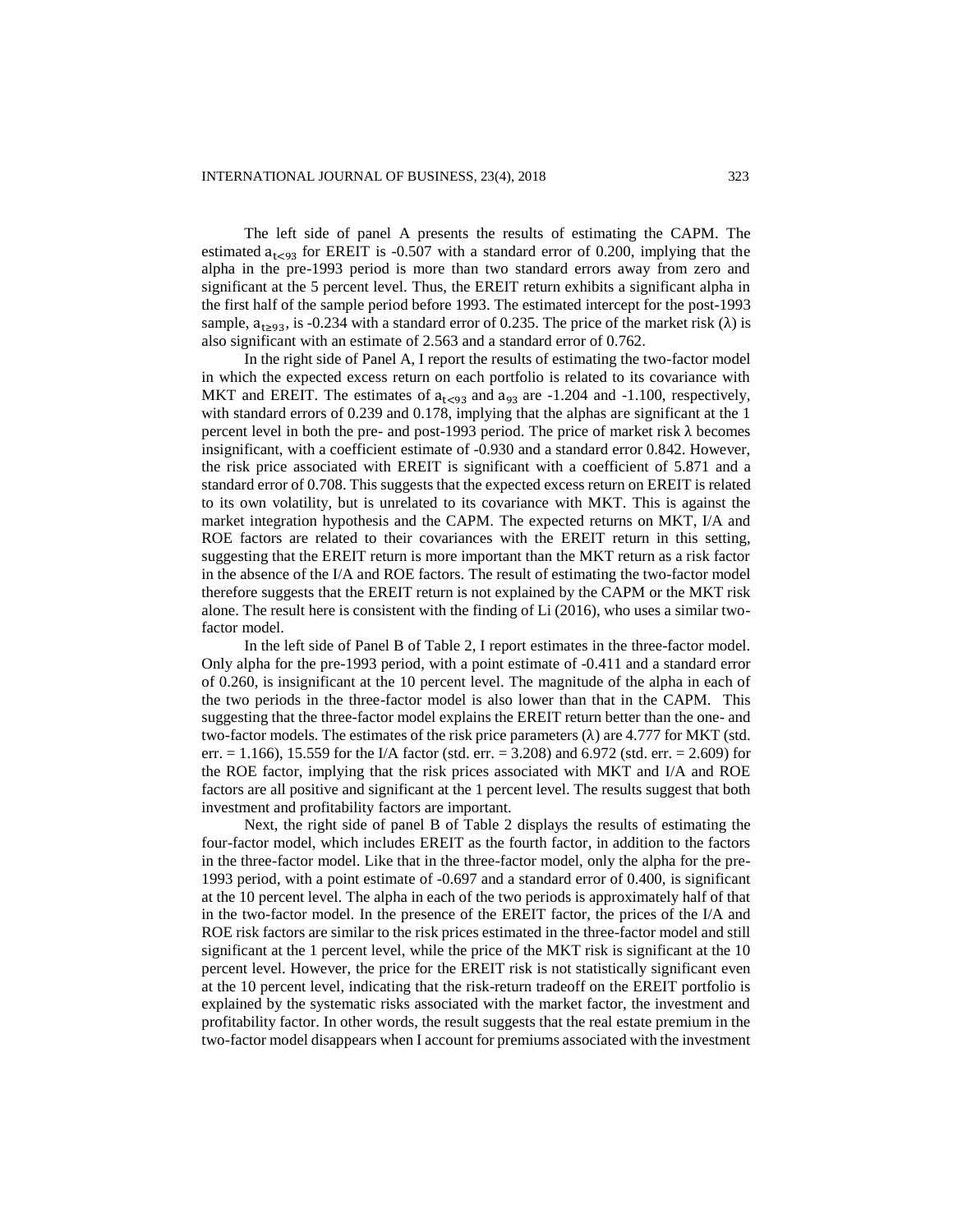factor and profitability factor. The estimated risk prices in the four-factor are consistent with the integration hypothesis that the EREIT return is unrelated to its volatility.

Finally, I discuss the estimates of GARCH parameters. All of the estimates of diagonal elements of matrices **A** and **B** plus the first two elements of the diagonal elements of matrix **D** are significant at the 1 percent level. Since the estimates in the four models are similar with few exceptions, I mostly discuss the estimates in panel A. The estimated diagonal elements of matrix **A** (which link second moments to their lagged values) are 0.926 (MKT), 0.900 (I/A), 0.876 (ROE), and 0.897 (EREIT), implying high persistence of the volatility of each factor and the REIT return. The estimated diagonal parameters of matrix **B** (which link second moments to past innovations) are 0.233, 0.313, 0.412 and 0.283, indicating sizable effects of past innovations on the second moments. More interestingly, the diagonal parameters of matrix **D** (which measure the asymmetric effects of negative shocks) are 0.260 (MKT), -0.220 (I/A) and 0.268 (EREIT), which are significant at the 5 or 1 percent level. The sizes of the estimated parameters of **B** and **D** suggest that ignoring the asymmetric effects of negative shocks would greatly underestimate the impacts of negative news on the volatility of MKT, I/A and EREIT portfolios. The result is consistent with asymmetric betas (Chiang, Lee, and Wisen, 2004) and the asymmetric response of REIT returns to monetary policy (Chou and Chen, 2014).

In panel C, I report the results of the likelihood ratio tests of the market integration hypothesis. The test of the CAPM against the two-factor model produces a  $x^2$  statistic of 6.493. With one degree of freedom, the CAPM and the integration hypothesis are rejected at the 5 percent level. However, the test of the three-factor model against the four-factor model produces a  $x^2$  statistic of 1.665, with one-degree of freedom and a *p*-value of 0.197. Hence, the three-factor model and the market integration hypothesis are not rejected even at the 10 percent level. Finally, I test the CAPM against the three-factor model as a model specification test. The resulting  $x^2$  statistic is 50.998, with two-degree of freedom and a *p*-value of 0.000. Therefore, the CAPM is rejected against the threefactor model at any conventional significance level. The results suggest that testing the market integration should be based on the three-factor model rather than the CAPM.

In Table 3, I report the results of estimating and testing the model with unequal risk prices, given by equations (2) and (5). To save space, I omit the estimates of the GARCH parameters, which are very similar to earlier estimates in the model with equal risk prices. In the CAPM, the alpha in the pre-1993 period is -0.294 with a standard error of 0.220 and the alpha in the post-1993 period is -0.033 with a standard error of 0.335. Thus with unequal risk prices, the alphas are no longer significant at the 10 percent level and the CAPM is no longer rejected. The estimated market price of risk,  $\lambda$ , associated with the first three portfolios is 2.707, with a standard error of only 0.859. Thus, the estimated  $\lambda$  is significant at the 1 percent level. The estimated market price of risk,  $λ_{EREIT}$ , associated with the EREIT is 1.010, which is less than half of the estimated  $λ$ . However, the standard error of  $\lambda_{\text{ERET}}$  is 1.638, which makes the risk price estimate very imprecise and insignificant at the 10 percent level.

In the two-factor model, the alpha in the pre-1993 period is -1.248 with a standard error of 0.527 and the alpha in the post-1993 period is -1.005 with a standard error of 0.346. Thus with unequal risk prices, the alphas are significant at the 5 or 1percent level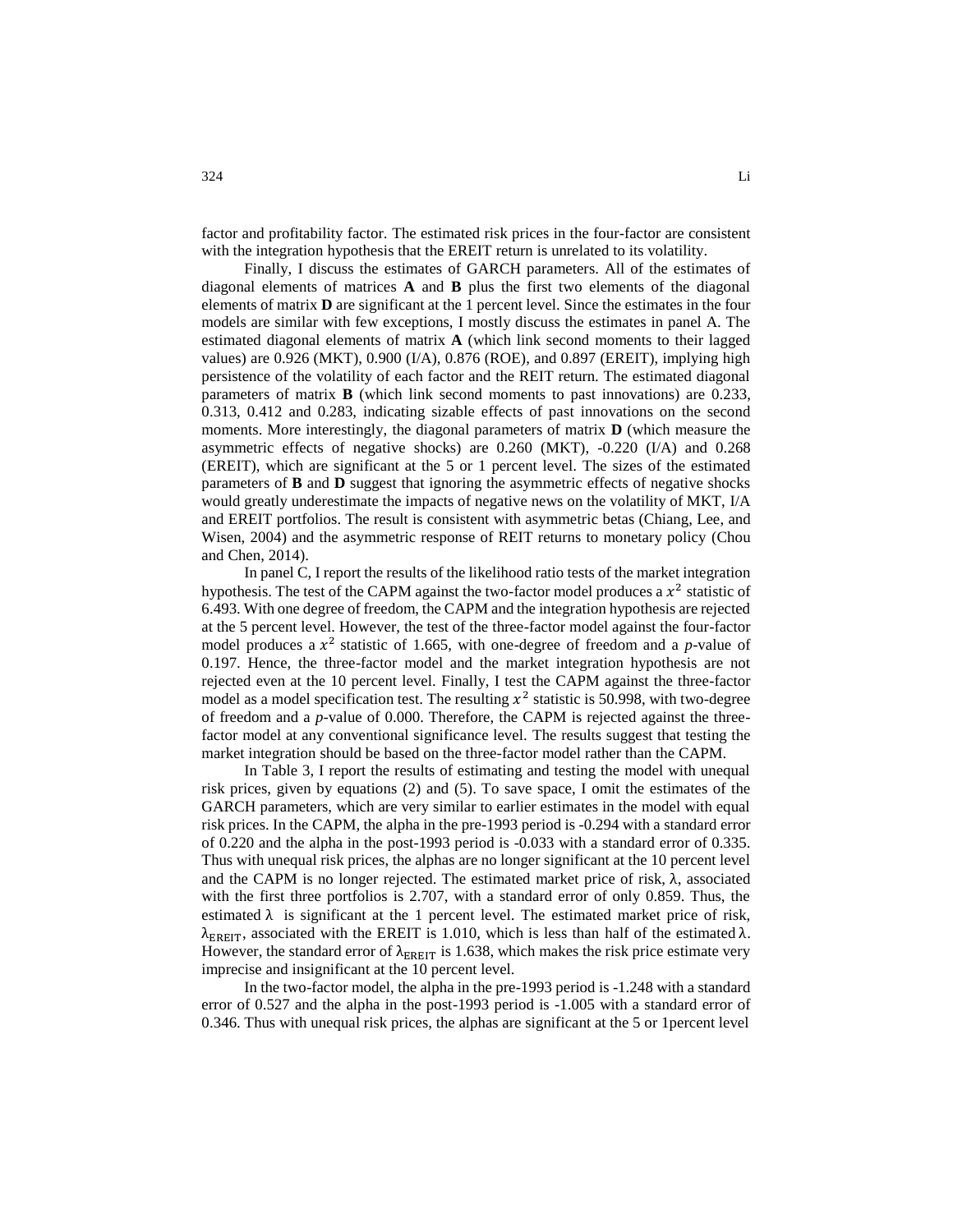|                                | <b>MKT</b>                 | I/A                                                                | <b>ROE</b> | <b>EREIT</b>                           | <b>MKT</b> | I/A      | <b>ROE</b>     | <b>EREIT</b>        |
|--------------------------------|----------------------------|--------------------------------------------------------------------|------------|----------------------------------------|------------|----------|----------------|---------------------|
|                                |                            |                                                                    |            | Panel A. One and two-factor models     |            |          |                |                     |
|                                |                            |                                                                    |            | $-0.294$                               |            |          |                |                     |
| $a_{t<93}$ ,%                  |                            |                                                                    |            | (0.220)                                |            |          |                | $-1.248$            |
|                                |                            |                                                                    |            | $-0.033$                               |            |          |                | (0.527)<br>$-1.005$ |
| $a_{t \ge 93}$ ,%              |                            |                                                                    |            | (0.335)                                |            |          |                | (0.346)             |
| λ                              | 2.707                      |                                                                    |            |                                        | $-3.137$   |          |                | 9.587               |
|                                | (0.859)                    |                                                                    |            |                                        | (1.942)    |          |                | (3.689)             |
|                                | 1.010                      |                                                                    |            |                                        | $-1.896$   |          |                | 6.397               |
| $\lambda_{\rm EREIT}$          | (1.638)                    |                                                                    |            |                                        | (4.899)    |          |                |                     |
|                                |                            |                                                                    |            | Panel B. Three- and four-factor models |            |          |                | (1.537)             |
|                                |                            |                                                                    |            | $-0.081$                               |            |          |                | $-0.423$            |
| $a_{t<93}$ ,%                  |                            |                                                                    |            | (0.224)                                |            |          |                | (0.454)             |
| $a_{1>93}$ ,%                  |                            |                                                                    |            | 0.049                                  |            |          |                | $-0.407$            |
|                                |                            |                                                                    |            | (0.385)                                |            |          |                | (0.498)             |
| $\lambda$                      | 4.831                      | 15.615                                                             | 6.734      |                                        | 1.747      | 13.618   | 7.960          | 4.788               |
|                                | (0.886)                    | (2.455)                                                            | (1.486)    |                                        | (3.221)    | (3.048)  | (2.435)        | (5.269)             |
| $\lambda_{\rm EREIT}$          | 1.838                      | 18.812                                                             | 2.788      |                                        | $-1.974$   | 15.063   | 3.244          | 3.483               |
|                                | (2.597)                    | (10.611)                                                           | (3.784)    |                                        | (3.852)    | (12.571) | (4.638)        | (2.698)             |
|                                |                            |                                                                    |            | Panel C. Likelihood ratio tests        |            |          |                |                     |
|                                |                            | Law of one price, $\lambda_i = \lambda_{\text{EREIT},i}$           |            |                                        |            | $x^2$    | d.f.           | p-value             |
| CAPM, $i = 1$                  |                            |                                                                    |            |                                        |            | 1.429    | $\mathbf{1}$   | 0.232               |
|                                | Two-factor, $i = 1.4$      |                                                                    |            |                                        |            | 5.512    | $\overline{c}$ | 0.064               |
|                                | Three-factor, $j = 1,2,3$  |                                                                    |            |                                        |            | 2.384    | 3              | 0.497               |
|                                | Four-factor, $j = 1,2,3,4$ |                                                                    |            |                                        |            | 3.611    | $\overline{4}$ | 0.461               |
|                                |                            | Integration hypothesis, $\lambda_4 = \lambda_{\text{EREIT},4} = 0$ |            |                                        |            |          |                |                     |
|                                | CAPM vs. two-factor,       |                                                                    |            |                                        |            | 10.575   | 2              | 0.005               |
|                                | Three- vs. four-factor     |                                                                    |            |                                        |            | 2.891    | $\overline{2}$ | 0.236               |
|                                |                            |                                                                    |            |                                        |            |          |                |                     |
|                                |                            | Segmentation hypothesis, $\lambda_4 = \lambda_{EREIT,j} = 0$       |            |                                        |            |          |                |                     |
|                                | Two-factor model, $i = 1$  |                                                                    |            |                                        |            | 9.678    | 2              | 0.008               |
| Four-factor model, $j = 1,2,3$ |                            |                                                                    |            |                                        |            | 5.733    | $\overline{4}$ | 0.220               |

| Table 3                                                                    |
|----------------------------------------------------------------------------|
| Estimates of models with unequal risk prices including I/A and ROE factors |

**Notes:** The return on each of the first three portfolios is given by equation (2):  $R_{it}^e = \sum_{j=1}^{k} \lambda_j h_{ij,t} + \varepsilon_{it}$  The excess return on the EREIT portfolio is given by equation (5):  $R_{N,t}^e = a_{t \le T} I_{t \le T} + a_{t \ge T} I_{t \ge T}$  $\sum_{j=1}^{k} \lambda_{ERE[T,j} h_{Nj,t} + \varepsilon_{N,t}$ , where  $a_{t \leq T}$  is the intercept for the period before date *T* and  $a_{t \leq T}$  is the intercept for the period after date T. Coefficients that are significant at the 1, 5 or 10 percent level are highlighted in bold, underlined or italic. Robust standard errors are reported in the parentheses.

and the two-factor model is rejected. The estimated market prices of risk,  $\lambda$  and  $\lambda_{\text{EREIT}}$ , are -3.137 (std. err. = 1.942) and -1.896 (std. err. = 4.899), respectively, implying that both estimates of risk prices are insignificant. In contrast, the estimated prices of EREIT risk,  $\lambda$  and  $\lambda_{\text{EREIT}}$ , are 9.587 (std. err. = 3.689) and 6.397 (std. err. = 1.537), respectively, implying that the risk price estimates are significant at the 1 percent level. The significance of alphas and risk prices in the model with unequal risk prices echoes that in the previous model with equal risk prices.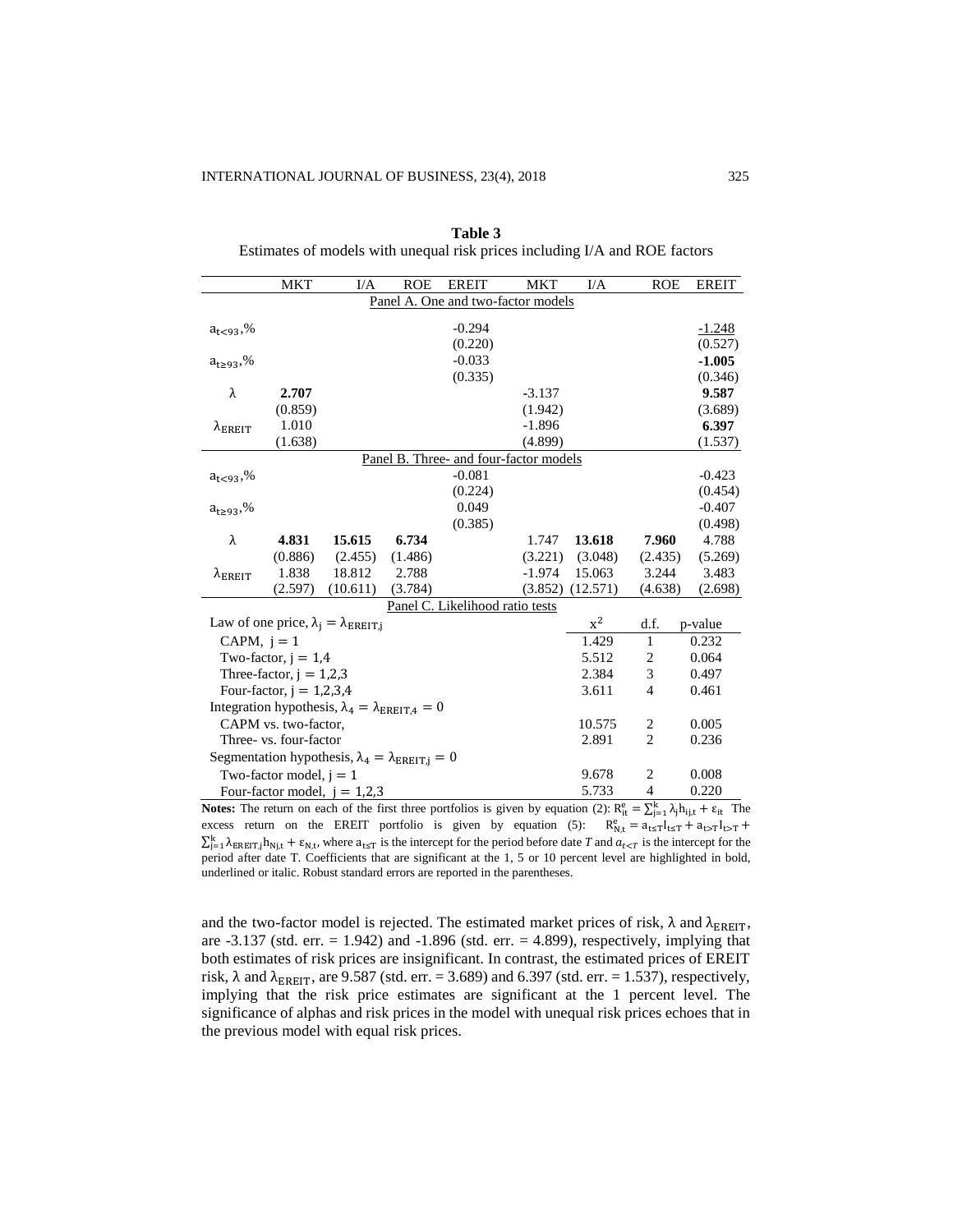In the three-factor model with unequal risk prices, the pre-1993 alpha (-0.081; std. err.  $= 0.224$ ) and post-1993 alpha (0.049; std. err.  $= 0.385$ ) are smaller in magnitude, compared with those in the model with equal risk prices, and insignificant at the 10 percent level. In the four-factor model, the alphas are also smaller in magnitude and insignificant. Thus, the models here perform better than those with equal risk prices. The risk prices associated with the first three portfolios,  $\lambda$ , in the three- and four-factor models here are similar in magnitude and significance to those in the previous models with equal risk prices. The estimated risk prices  $\lambda$  in the three-factor model are 4.831, 15.615, and 6.734; while the estimated  $\lambda_{\text{EREIT}}$  are 1.838, 18.812 and 2.788. In the four-factor model, the estimates of  $\lambda$  are 1.747, 13.618, 7.960 and 4.788; while the estimated  $\lambda_{\rm EREIT}$  are -1.974, 15.063, 3.244 and 3.483. However, most estimates of the risk prices associated with the EREIT are insignificant at the 10 percent level. The only exception is the price of the I/A risk in the three-factor model, which is 18.812 with a standard error of 10.611, so the estimate is significant at the 10 percent level.

Finally, I discuss the results of testing the market integration and segmentation. In the CAPM, the  $x^2$  statistic is 1.429, with one degree of freedom and a  $p$ -value of 0.232. In the two-factor model, the  $x^2$  statistic is 5.512, with two degrees of freedom and a pvalue of 0.064. In the three-factor model, the  $x^2$  statistic is 2.384, with three degrees of freedom and a  $p$ -value of 0.497. In the four-factor model, the  $x^2$  statistic is 3.611, with four degrees of freedom and a *p*-value of 0.461. Hence, based on the law of one price, the market integration hypothesis is not rejected in the CAPM, the three- or four-factor models but rejected in the two-factor model at the 10 percent level.

The results in panel C of the table offer further results on market integration and segmentation from tests of alternative models. Similar to the results in Table 2, the market integration hypothesis is rejected in the test of the CAPM against the two-factor model with a p-value of 0.005, and the CAPM is also rejected in favor of the three-factor model with a p-value of 0.000. But the integration hypothesis is no rejected in the test of the three-factor model against the four-factor model, with a p-value of 0.236.

The tests of the market segmentation hypothesis reveal quite different facts. The market segmentation hypothesis is rejected based on the two-factor model, with a p-value of 0.008, but the hypothesis is not rejected based on the four-factor model, with a p-value of 0.220. In summary, based on the two-factor model, both the market integration and segmentation hypotheses are rejected. However, based on the four-factor model, neither the integration nor the segmentation hypothesis is rejected. Therefore, the results are consistent with the partial segmentation hypothesis.

In panel A of Table 4, I present descriptive statistics for the integration R-squares in equations  $(10)-(11)$ , computed from estimates in Table 2 for the three-factor model with MKT, I/A and ROE as the factors. I choose to do so because this model is not rejected in previous tests. In Figure 2, I illustrate the time series of the three-factor and market R-squares. The average three-factor R-square is 40.2%, with a standard error of 15.6%. There is considerable variation of the R-square, with a minimum of 3.4% and a maximum of 79.4%. The average two-factor R-square (MKT, I/A) is 36.9% with a standard error of 14.8% and the average market R-square is 34.3% with a standard error of 15.2%. The results suggest that the I/A factor and the ROE factor contribute roughly equally to the overall three-factor R-square. The contributions from other factors tend to more evident around peaks and troughs of the cycles.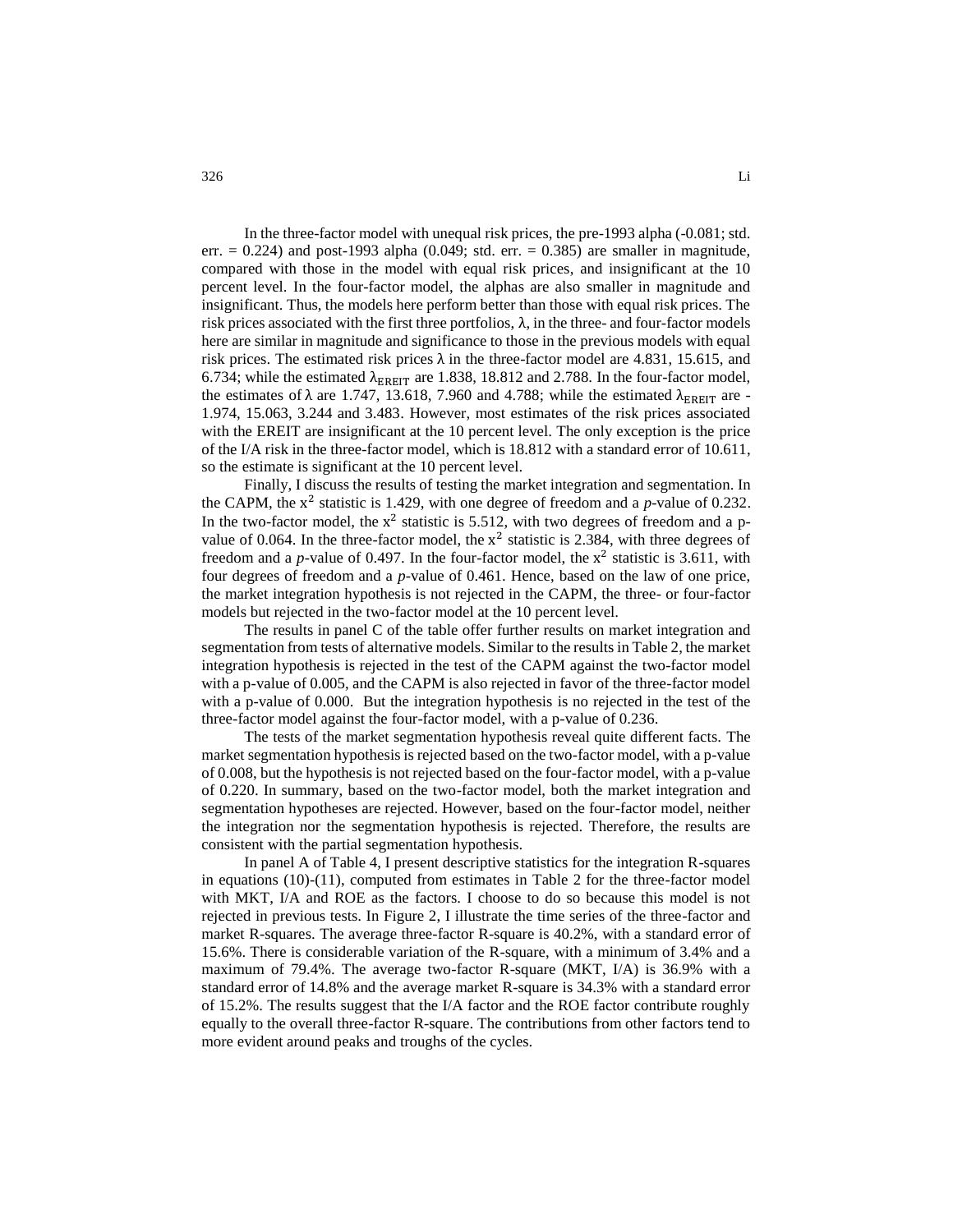| Descriptive statistics and regressions of implied it squares for 1/11 and tvoli nactors |          |                                           |                                      |                   |               |  |  |  |  |  |
|-----------------------------------------------------------------------------------------|----------|-------------------------------------------|--------------------------------------|-------------------|---------------|--|--|--|--|--|
| Panel A. Descriptive Statistics                                                         |          |                                           |                                      |                   |               |  |  |  |  |  |
| Variable                                                                                | Mean     | Std. Err.                                 | Min.                                 | Max.              |               |  |  |  |  |  |
| $R-Sq. (MKT, I/A, ROE)$                                                                 | 0.402    | 0.156                                     | 0.034                                | 0.794             |               |  |  |  |  |  |
| $R-Sq. (MKT,IA)$                                                                        | 0.369    | 0.148                                     | 0.026                                | 0.737             |               |  |  |  |  |  |
| $R-Sq. (MKT)$                                                                           | 0.343    | 0.152                                     | 0.000                                | 0.728             |               |  |  |  |  |  |
|                                                                                         |          | Panel B. Regressions of Implied R-Squares |                                      |                   |               |  |  |  |  |  |
| Dependent variable                                                                      | Constant | Unemployment<br>Rate                      | <b>Real Estate</b><br>Loan<br>Growth | Default<br>Spread | Adj.<br>$R^2$ |  |  |  |  |  |
| R-Sq. (MKT, I/A, ROE)                                                                   | 0.078    | 0.050                                     |                                      |                   | 0.250         |  |  |  |  |  |
|                                                                                         | (0.091)  | (0.015)                                   |                                      |                   |               |  |  |  |  |  |
|                                                                                         | 0.448    |                                           | $-0.063$                             |                   | 0.071         |  |  |  |  |  |
|                                                                                         | (0.045)  |                                           | (0.017)                              |                   |               |  |  |  |  |  |
|                                                                                         | 0.244    |                                           |                                      | 0.143             | 0.180         |  |  |  |  |  |
|                                                                                         | (0.056)  |                                           |                                      | (0.051)           |               |  |  |  |  |  |
|                                                                                         | 0.132    | 0.032                                     | $-0.029$                             | 0.077             | 0.288         |  |  |  |  |  |
|                                                                                         | (0.125)  | (0.015)                                   | (0.015)                              | (0.044)           |               |  |  |  |  |  |
| R-Sq. (MKT)                                                                             | 0.046    | 0.046                                     |                                      |                   | 0.223         |  |  |  |  |  |
|                                                                                         | (0.102)  | (0.015)                                   |                                      |                   |               |  |  |  |  |  |
|                                                                                         | 0.382    |                                           | $-0.053$                             |                   | 0.054         |  |  |  |  |  |
|                                                                                         | (0.043)  |                                           | (0.014)                              |                   |               |  |  |  |  |  |
|                                                                                         | 0.194    |                                           |                                      | 0.136             | 0.172         |  |  |  |  |  |
|                                                                                         | (0.057)  |                                           |                                      | (0.044)           |               |  |  |  |  |  |
|                                                                                         | 0.088    | 0.029                                     | $-0.022$                             | 0.076             | 0.258         |  |  |  |  |  |
|                                                                                         | (0.130)  | (0.016)                                   | (0.011)                              | (0.035)           |               |  |  |  |  |  |

**Table 4** Descriptive statistics and regressions of implied R-squares for I/A and ROE factors

**Notes:** The R-sq's are implied by the three-factor model in Table 2. Coefficients that are significant at the 1, 5 or 10 percent level are highlighted in bold, underlined or italic. All explanatory variables are one-month lagged variables. Standard errors in parentheses are robust to heteroskedasticity and residual serial autocorrelations up to 60 lags.

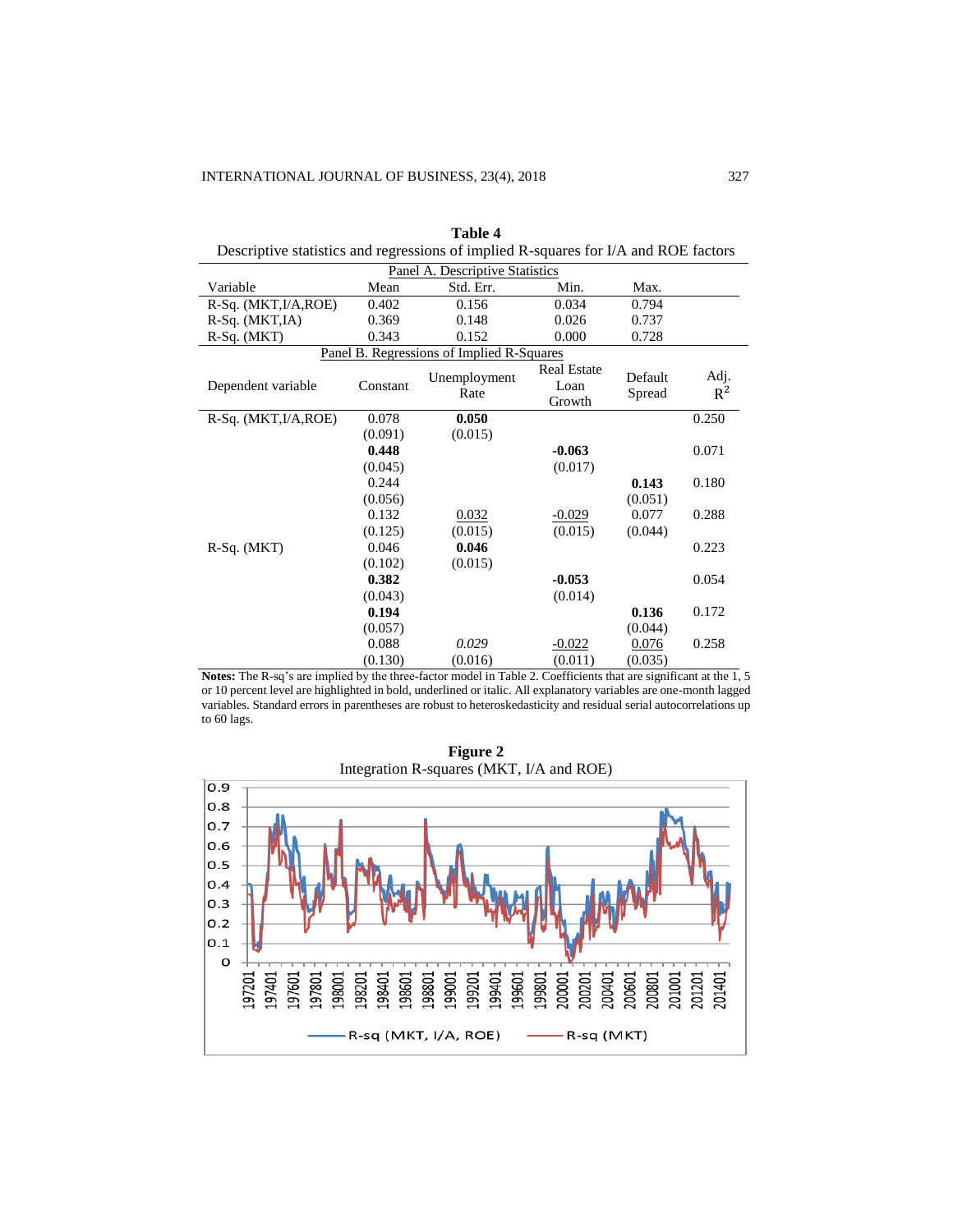As shown in Figure 2, the integration of the EREIT market with the general stock market increases during the boom period and reaches the peak around the recent financial crisis. The integration R-square is about 3-4% in late 2000 but about 50-58% in early 2008. As boom turns to bust, integration continues to rise, reaching about 75-79% in mid-2009. Subsequently, as the financial crisis subsides, market integration starts trending down to 25% in early 2014. The market R-square generally follows the same pattern as the three-factor R-square throughout the full sample period. The time series property of the integration R-squares supplements the findings that the expected return and volatility of EREIT surge to unprecedented level during the recent financial crisis (Sun, Titman and Twite, 2015; Li, 2015). Compared with the integration R-squares in the housing markets (Cotter, Gabriel, and Roll, 2015), I observe more frequent and larger swings in the level of integration in the EREIT market than the housing markets. For instance, I uncover 3-4 cyclical movements of the integration R-square in the EREIT market in the 1972-2001 period (before the latest 2001-2010 cycle), while the national housing market integration is relatively stable in the 1992-2001 period. In addition, the integration varies between 5-10 and 80 percent in the EREIT market but between 35 and 65 percent, approximately, in housing markets. I also note that the level of integration in the US market during and immediately after the financial crisis (2008-2012) is higher than the long-run average level of approximately 40 percent. This result is consistent with what Chang, Chou and Fung (2012) find that, after the financial crisis, REITS returns show a stronger linkage to the overall market returns for Australia, Japan, Taiwan and the USA.

To understand the economic causes of the time variation of market integration, I report in panel B of Table 4 the results of regressions of the R-squares on three macroeconomic variables. All explanatory variables are one-month lagged variables. Standard errors in parentheses are robust to heteroscedasticity and residual serial autocorrelations up to 60 lags. In six univariate regressions, the point estimate of the slope coefficient of each of the three variables (unemployment rate, real estate loan growth and default spread) is significant at the 1 percent level. With the three-factor R-square as the dependent variable, the coefficient estimates are  $0.050$  (std. error =  $0.015$ ),  $-0.063$  (std. error  $= 0.017$ ) and 0.143 (std. error  $= 0.051$ ), respectively, implying that integration is positively related to the unemployment rate and the default spread but negatively related to real estate loan growth.

The adjusted  $R^2$  of the regressions are 0.250, 0.071 and 0.180, respectively. The results suggest that the level of integration is counter-cyclical and tends to be highest at the peak of the recessions. In a multiple regression, the first two variables (unemployment rate and real estate loan growth) enter the regression with coefficients significant at the 5 percent level, while the third variable (default spread) enters with a coefficient significant at the 10 percent level. The adjusted  $\mathbb{R}^2$  is 0.288, implying that close to 29 percent of the variation of the three-factor integration R-square is explained by three variables. The results for the market R-square are qualitatively similar. Approximately 26 percent of the variation of the market R-square is explained by the three factors. The noticeable difference is that second and third variables (real estate loan growth and default spread) are significant at the 5 percent level, while the first (unemployment rate) is significant the 10 percent level. Thus the unemployment rate is more important for explaining the contributions of I/A and ROE factors while the default spread is more important for explaining the contribution of the MKT factor.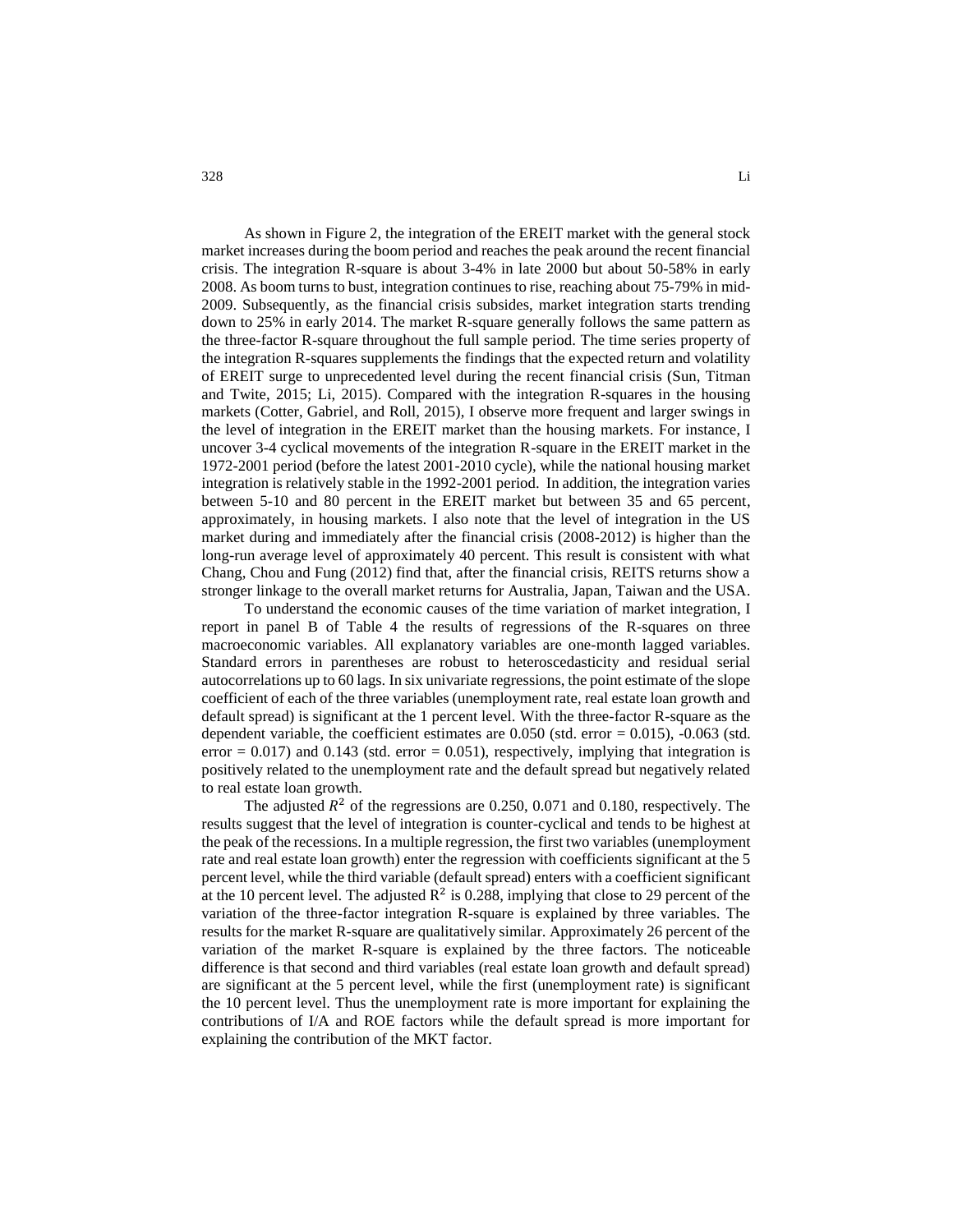### **C. The Role of CMA and RMW Factors**

In panel A of Table 5, I present the results of estimating the one- to four-factor models in which the I/A and ROE factors are replaced with CMA and RMW factors. First, I find that the results of estimating the one- and two-factor models are remarkably similar to those reported in Table 2. The estimated  $a_{93}$  for EREIT is -0.612 with a standard error of 0.182, implying that the alpha in the pre-1993 period is more than two standard errors away from zero and significant at the 1 percent level. Thus, the EREIT return exhibits a significant alpha in the first half of the sample period before 1993. In the two-factor model, The estimates of  $a_{t<93}$  and  $a_{93}$  are -0.924 (std. error = 0.207) and -0.661 (std.  $error = 0.175$ , respectively, implying that the alphas are significant at the 1 percent level in both the pre- and post-1993 period.

The price of the market risk  $(\lambda)$  in the CAPM is also significant at the 1 percent level with an estimate of 2.503 and a standard error of 0.829. In the two-factor model, the price of market risk  $\lambda$  is insignificant, with an estimate of 0.667 and a standard error 0.885; but the price of EREIT risk is significant at the 1 percent level, with an estimate of 2.634 and a standard error of 0.745. The estimates of the GARCH parameters here are also mostly similar to those in Table 2. The only exception is that the diagonal element of D for negative shocks associated with the profitability factor (RMW) rather than the investment factor (CMA) is significant at the 1 percent level, unlike the result in Table 2. Although the factors in the one- or two-factor models used in Tables 2 and 4 are the same, two factor portfolios used in estimating the models in the two tables are different. This implies that the results from the CAPM and the two-factor model are not sensitive to the portfolios used in estimating the models.

The results of estimating three- and four-factor models in panel B of Table 5, however, are not quite similar to those in Table 2. The estimated pre-1993 alpha,  $a_{1\leq 93}$ , is -0.609 with a standard error of 0.171 in the three-factor model, or -0.606 with a standard error of 0.286 in the four-factor model. Hence, the alpha is significant at the 1 percent level in either model, just like that in the CAPM or the two-factor model. This suggests that the CMA and RMW factors do not capture the average EREIT return as well as the I/A and ROE factors. This is true in spite of the fact that the prices of risks associated with the first three factors are all significant at the 1 percent level in the threeand four-factor models, but the price of the EREIT risk is not significant at the 10 percent level in the four-factor model.

The results of testing the integration hypothesis in panel C show that the CAPM is not rejected against the two-factor model with a p-value of 0.110. Thus the likelihood ratio test seems to have low power to detect the statistical significance of  $\lambda_4$ . Thus, the three-factor model is not rejected against the four-factor model, with a p-value of 0.952, in support of the full integration hypothesis, just like in the previous case with I/A and ROE as the second and third factors.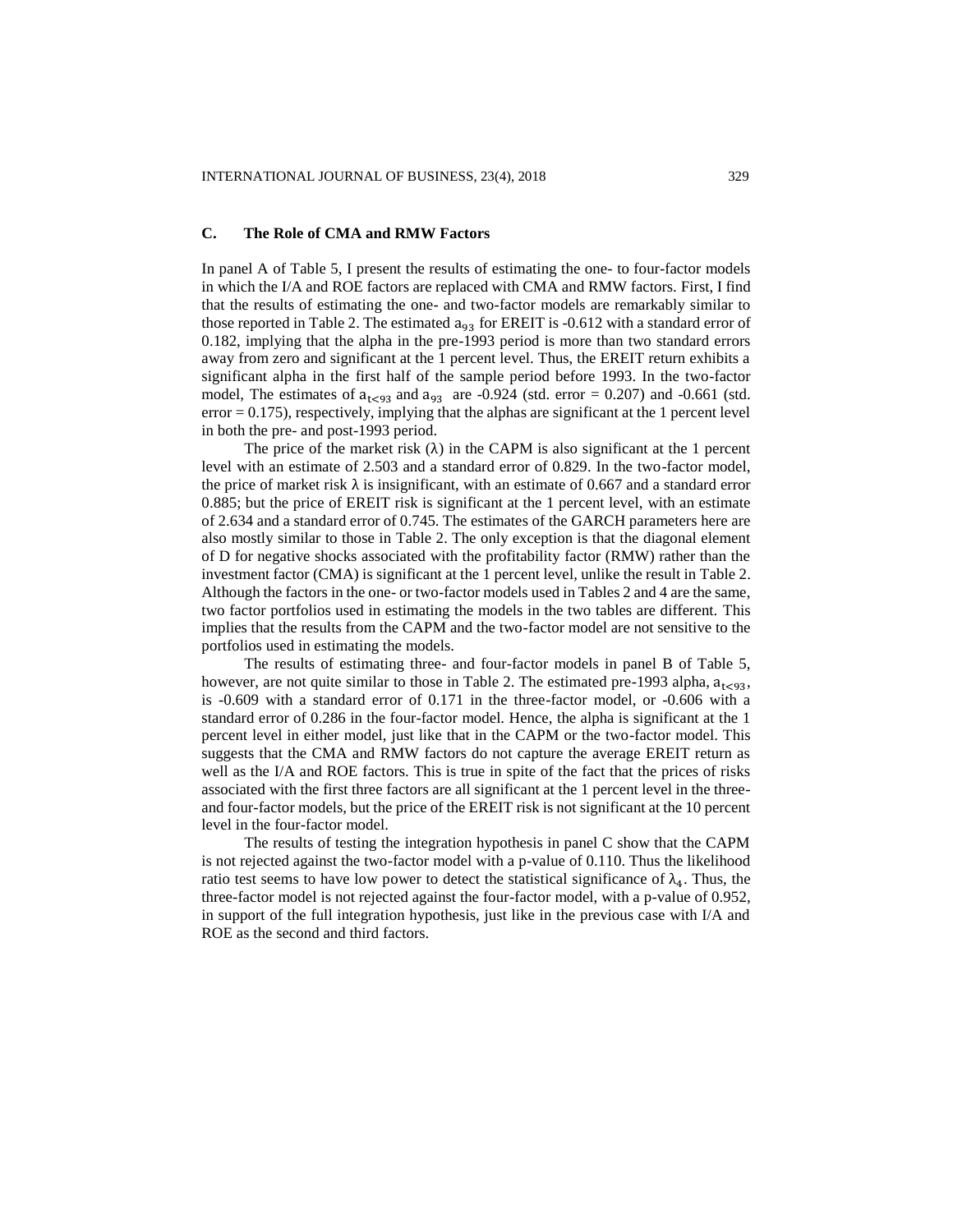|                                    | MKT                                     | <b>CMA</b> | <b>RMW</b> | <b>REIT</b> | <b>MKT</b>                             | <b>CMA</b>          | <b>RMW</b>   | <b>EREIT</b> |  |  |
|------------------------------------|-----------------------------------------|------------|------------|-------------|----------------------------------------|---------------------|--------------|--------------|--|--|
| Panel A. One and two-factor models |                                         |            |            |             |                                        |                     |              |              |  |  |
| a <sub>t&lt;93</sub> ,%            |                                         |            |            | $-0.612$    |                                        |                     |              | $-0.924$     |  |  |
|                                    |                                         |            |            | (0.182)     |                                        |                     |              | (0.207)      |  |  |
| a <sub>t≥93</sub> ,%               |                                         |            |            | $-0.297$    |                                        |                     |              | $-0.661$     |  |  |
|                                    |                                         |            |            | (0.223)     |                                        |                     |              | (0.175)      |  |  |
| λ                                  | 2.503                                   |            |            |             | 0.667                                  |                     |              | 2.634        |  |  |
|                                    | (0.829)                                 |            |            |             | (0.885)                                |                     |              | (0.745)      |  |  |
| Diag. A                            | 0.913                                   | 0.841      | 0.842      | 0.884       | 0.915                                  | 0.842               | 0.843        | 0.884        |  |  |
|                                    | (0.017)                                 | (0.015)    | (0.016)    | (0.019)     | (0.003)                                | (0.009)             | (0.008)      | (0.003)      |  |  |
| Diag. B                            | 0.253                                   | 0.432      | 0.417      | 0.183       | 0.251                                  | 0.434               | 0.415        | 0.178        |  |  |
|                                    | (0.023)                                 | (0.020)    | (0.027)    | (0.030)     | (0.011)                                | (0.021)             | (0.020)      | (0.018)      |  |  |
| Diag. D                            | 0.289                                   | 0.068      | $-0.296$   | 0.416       | 0.281                                  | 0.051               | $-0.302$     | 0.388        |  |  |
|                                    | (0.059)                                 | (0.123)    | (0.057)    | (0.051)     |                                        | $(0.019)$ $(0.059)$ | (0.039)      | (0.016)      |  |  |
|                                    |                                         |            |            |             | Panel B. Three- and four-factor models |                     |              |              |  |  |
| a <sub>t&lt;93</sub> ,%            |                                         |            |            | $-0.609$    |                                        |                     |              | $-0.606$     |  |  |
|                                    |                                         |            |            | (0.171)     |                                        |                     |              | (0.286)      |  |  |
| $a_{t \geq 93},\%$                 |                                         |            |            | $-0.268$    |                                        |                     |              | $-0.257$     |  |  |
|                                    |                                         |            |            | (0.181)     |                                        |                     |              | (0.395)      |  |  |
| λ                                  | 4.682                                   | 12.158     | 8.081      |             | 4.737                                  | 12.198              | 8.072        | $-0.089$     |  |  |
|                                    | (0.776)                                 | (2.343)    | (1.518)    |             | (1.684)                                | (2.666)             | (1.779)      | (1.884)      |  |  |
| Diag. A                            | 0.915                                   | 0.871      | 0.838      | 0.884       | 0.915                                  | 0.872               | 0.838        | 0.884        |  |  |
|                                    | (0.017)                                 | (0.038)    | (0.028)    | (0.020)     | (0.017)                                | (0.037)             | (0.027)      | (0.020)      |  |  |
| Diag. B                            | 0.256                                   | 0.382      | 0.410      | 0.183       | 0.256                                  | 0.381               | 0.410        | 0.183        |  |  |
|                                    | (0.026)                                 | (0.049)    | (0.035)    | (0.041)     | (0.023)                                | (0.047)             | (0.034)      | (0.029)      |  |  |
| Diag. D                            | 0.273                                   | 0.004      | $-0.266$   | 0.400       | 0.273                                  | 0.002               | $-0.266$     | 0.401        |  |  |
|                                    | (0.045)                                 | (0.108)    | (0.064)    | (0.035)     | (0.054)                                | (0.071)             | (0.069)      | (0.046)      |  |  |
|                                    |                                         |            |            |             | Panel C. Likelihood ratio tests        |                     |              |              |  |  |
|                                    | Integration hypothesis, $\lambda_4 = 0$ |            |            |             |                                        | $x^2$               | d.f.         | p-value      |  |  |
|                                    | One- vs. two-factor                     |            |            |             |                                        | 2.551               | $\mathbf{1}$ | 0.110        |  |  |

**Table 5** Estimates of models with equal risk prices including CMA and RMW factors

**Notes:** The return on each of the first three portfolios is given by equation (2):  $R_{it}^e = \sum_{j=1}^{k} \lambda_j h_{ij,t} + \varepsilon_{it}$ . The excess return on the EREIT portfolio is given by equation (3):  $R_i^e = a_{t \le T} I_{t \le T} + a_{t \ge T} I_{t \ge T} + \sum_{j=1}^k \lambda_j h_{Nj,t} + \varepsilon_{N,t}$ where  $a_{t\leq T}$  is the intercept for the period before date T and  $a_{t>T}$  is the intercept for the period after date T. The conditional variance-covariance matrix  $H_t$  in follows the asymmetric BEKK GARCH specification:  $H_t$  =  $C'C + A'H_{t-1}A + B'\epsilon_{t-1}\epsilon_{t-1}'B + D'\eta_{t-1}\eta_{t-1}'D$ . Coefficients that are significant at the 1,5 or 10 percent level are highlighted in bold, underlined or italic. Robust standard errors are reported in the parentheses.

Three- vs. four-factor 0.004 1 0.952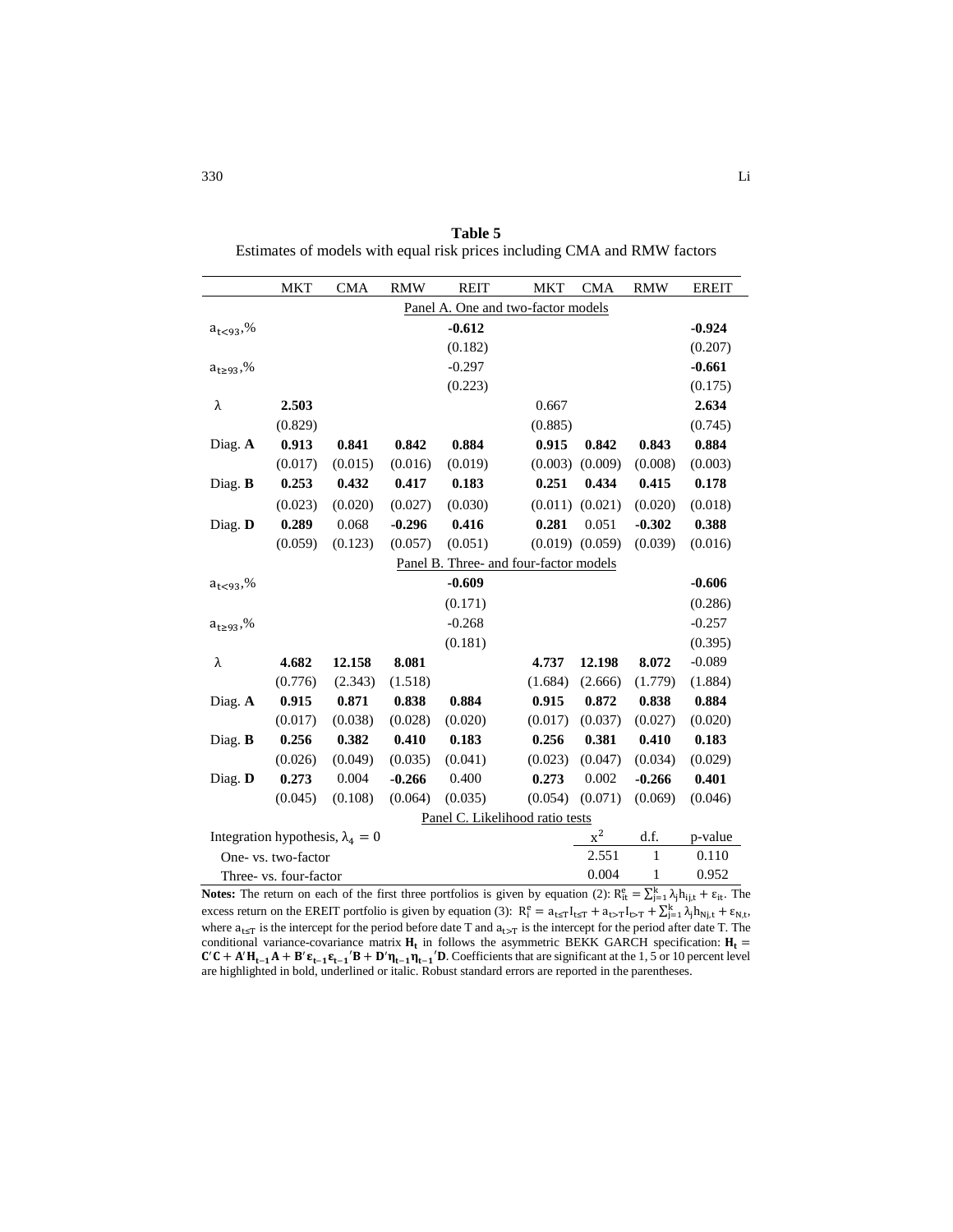In Table 6, I report the results of estimating and testing the model with unequal risk prices, with CMA and RMW as the second and third portfolios. In the CAPM, the alpha in the pre-1993 period is -0.417 with a standard error of 0.237 and the alpha in the post-1993 period is -0.132 with a standard error of 0.312. Thus, with unequal risk prices, only the alpha in the pre-1993 period is significant at the 10 percent level. The estimated market price of risk,  $\lambda$ , associated with the first three portfolios is 2.572, with a standard error of only 0.903. Thus the estimated  $\lambda$  is significant at the 1 percent level. The estimated market price of risk,  $\lambda_{\text{EREIT}}$ , associated with the EREIT is 0.924, with a standard error of 1.979, implying that the risk price estimate is insignificant at the 10 percent level.

**Table 6** 

|                       |                                                          |                                                                    |                                                                     | 1 apie o                        |                                        | Estimates of models with unequal risk prices including CMA and RMW factors |                  |              |
|-----------------------|----------------------------------------------------------|--------------------------------------------------------------------|---------------------------------------------------------------------|---------------------------------|----------------------------------------|----------------------------------------------------------------------------|------------------|--------------|
|                       | MKT                                                      | <b>CMA</b>                                                         | <b>RMW</b>                                                          | <b>EREIT</b>                    | <b>MKT</b>                             | <b>CMA</b>                                                                 | <b>RMW</b>       | <b>EREIT</b> |
|                       |                                                          |                                                                    |                                                                     |                                 | Panel A. One and two-factor models     |                                                                            |                  |              |
| $a_{t<93}$ ,%         |                                                          |                                                                    |                                                                     | $-0.417$                        |                                        |                                                                            | $-0.653$         |              |
|                       |                                                          |                                                                    |                                                                     | (0.237)                         |                                        |                                                                            | (0.387)          |              |
| $a_{t \ge 93}$ ,%     |                                                          |                                                                    |                                                                     | $-0.132$                        |                                        |                                                                            | $-0.522$         |              |
|                       |                                                          |                                                                    |                                                                     | (0.312)                         |                                        |                                                                            | (0.298)          |              |
| λ                     | 2.572                                                    |                                                                    |                                                                     |                                 | $-0.742$                               |                                                                            | 5.028            |              |
|                       |                                                          |                                                                    |                                                                     |                                 |                                        |                                                                            |                  |              |
|                       | (0.903)<br>0.924                                         |                                                                    |                                                                     |                                 | (2.507)<br>$-6.263$                    |                                                                            | (3.744)<br>5.644 |              |
| $\lambda_{\rm EREIT}$ | (1.979)                                                  |                                                                    |                                                                     |                                 | (4.523)                                |                                                                            | (2.981)          |              |
|                       |                                                          |                                                                    |                                                                     |                                 | Panel B. Three- and four-factor models |                                                                            |                  |              |
| $a_{t<93}$ ,%         |                                                          |                                                                    |                                                                     | $-0.433$                        |                                        |                                                                            |                  | $-0.384$     |
|                       |                                                          |                                                                    |                                                                     | (0.244)                         |                                        |                                                                            |                  | (0.226)      |
| $a_{t \geq 93}$ ,%    |                                                          |                                                                    |                                                                     | 0.289                           |                                        |                                                                            |                  | $-0.296$     |
|                       |                                                          |                                                                    |                                                                     | (0.381)                         |                                        |                                                                            |                  | (0.360)      |
| λ                     | 4.849                                                    | 12.233                                                             | 8.224                                                               |                                 | 4.620                                  | 11.992                                                                     | 8.185            | 0.238        |
|                       | (0.768)                                                  | (2.415)                                                            | (1.697)                                                             |                                 | (1.496)                                | (2.192)                                                                    | (1.883)          | (1.659)      |
| $\lambda_{\rm EREIT}$ | 1.286                                                    | 11.752                                                             | $-17.046$                                                           |                                 | $-1.974$                               | 8.651                                                                      | $-10.721$        | 2.105        |
|                       | (1.914)                                                  | (13.493)                                                           | (24.311)                                                            |                                 | (2.316)                                | (13.291)                                                                   | (18.006)         | (1.018)      |
|                       |                                                          |                                                                    |                                                                     | Panel C. Likelihood ratio tests |                                        |                                                                            |                  |              |
|                       | Law of one price, $\lambda_i = \lambda_{\text{EREIT},i}$ |                                                                    |                                                                     |                                 |                                        | $x^2$                                                                      | d.f.             | p-value      |
| CAPM, $i = 1$         |                                                          |                                                                    |                                                                     |                                 |                                        | 1.357                                                                      | 1                | 0.244        |
|                       | Two-factor, $j = 1,4$                                    |                                                                    |                                                                     |                                 |                                        | 5.553                                                                      | 2                | 0.062        |
|                       | Three-factor, $j = 1,2,3$                                |                                                                    |                                                                     |                                 |                                        | 3.036                                                                      | 3                | 0.386        |
|                       | Four-factor, $j = 1,2,3,4$                               |                                                                    |                                                                     |                                 |                                        | 4.185                                                                      | $\overline{4}$   | 0.382        |
|                       |                                                          | Integration hypothesis, $\lambda_4 = \lambda_{\text{EREIT},4} = 0$ |                                                                     |                                 |                                        |                                                                            |                  |              |
|                       | CAPM vs. two-factor                                      |                                                                    |                                                                     |                                 |                                        | 6.747                                                                      | 2                | 0.034        |
|                       | Three- vs. four-factor                                   |                                                                    |                                                                     |                                 |                                        | 1.153                                                                      | $\overline{2}$   | 0.562        |
|                       |                                                          |                                                                    | Segmentation hypothesis, $\lambda_4 = \lambda_{\text{EREIT},j} = 0$ |                                 |                                        |                                                                            |                  |              |
|                       | Two-factor model, $j = 1$                                |                                                                    |                                                                     |                                 |                                        | 5.685                                                                      | 2                | 0.058        |
|                       | Four-factor model, $j = 1,2,3$                           |                                                                    |                                                                     |                                 |                                        | 1.047                                                                      | 4                | 0.903        |

Notes: The return on each of the first three portfolios is given by equation (2):  $R_{it}^e = \sum_{j=1}^{k} \lambda_j h_{ij,t} + \varepsilon_{it}$ . The excess return on the EREIT portfolio is given by equation (5):  $R_{N,t}^e = a_{t \le T} I_{t \le T} + a_{t \ge T} I_{t \ge T} + \sum_{j=1}^{k} \lambda_{EREIT,j} h_{Nj,t}$  +  $\varepsilon_{N,t}$ , where  $a_{t \leq T}$  is the intercept for the period before date *T* and  $a_{t>T}$  is the intercept for the period after date *T*. Coefficients that are significant at the 1, 5 or 10 percent level are highlighted in bold, underlined or italic. Robust standard errors are reported in the parentheses.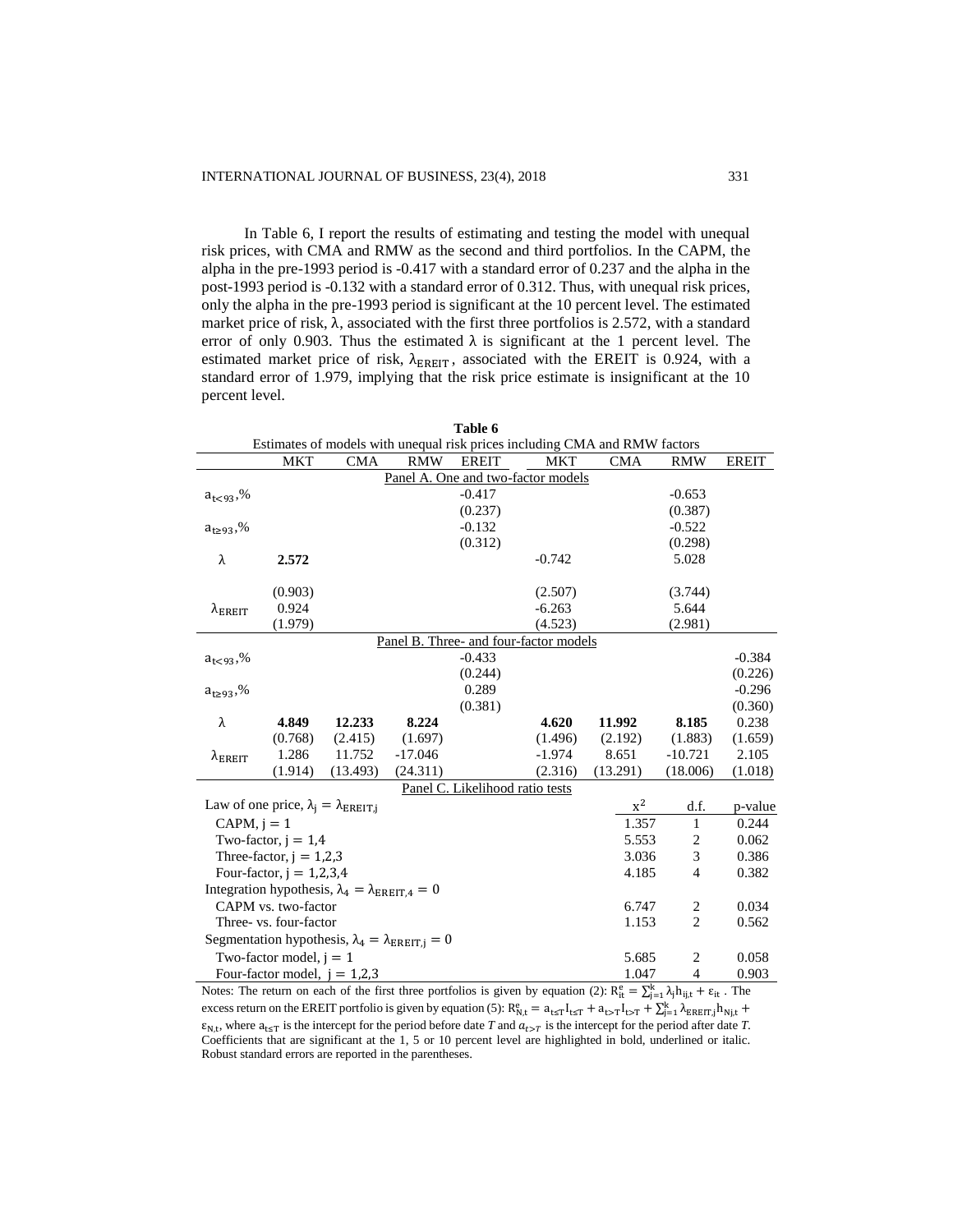In the two-factor model, the alpha in the pre-1993 period is -653 with a standard error of 0.387 and the alpha in the post-1993 period is -0.522 with a standard error of 0.298. Thus with unequal risk prices, the alphas in the two-factor model are only significant at the 10 percent level in the posr-1993 period. The estimated market prices of risk,  $\lambda$  and  $\lambda_{EREIT}$ , are -0.742 (std. error = 2.507) and -6.263 (std. error = 4.523), respectively, implying that both estimates of risk prices are insignificant. In contrast, the estimated prices of EREIT risk,  $\lambda$  and  $\lambda_{EREIT}$ , are 5.028 (std. error = 3.744) and 5.644 (std. error = 2.981), respectively, implying that the risk price  $\lambda_{EREIT}$  is significant at the 10 percent level. The alphas and risk prices in the model with unequal risk prices here are less significant than those in the previous model with equal risk prices.

In the three-factor model with unequal risk prices, the pre-1993 alpha (-0.433; std. error  $= 0.244$ ) and post-1993 alpha (0.289; std. error  $= 0.381$ ) are less significant or insignificant, compared with those in the model with equal risk prices. In the four-factor model, the alphas are also insignificant. Thus, as the results in Table 3, the three- and four-factor models here perform better than those with equal risk prices. In the threefactor model, the estimated risk prices  $\lambda$  are 4.849, 12.233, and 8.224; while the estimated λ<sub>EREIT</sub> are 1.286, 11.752 and -17.046. In the four-factor model, the estimates of λ are 4.620, 11.992, 8.185 and 0.238; while the estimated  $\lambda_{\text{EREIT}}$  are -1.974, 8.651, -10.721 and 2.105. Although the estimated risk prices  $\lambda$  associated with the first three portfolios are significant at the 1 percent level, most the estimated risk prices associated with the EREIT are significant at the 10 percent level. The only exception is that the estimated  $\lambda_{\text{ERFIT}}$  associated with the EREIT portfolio is significant at the 5 percent level, offering evidence on the segmentation of the REIT market from the general stock market.

Finally, I discuss the results of testing the market integration and segmentation. In the CAPM, the  $x^2$  statistic is 1.357, with one degree of freedom and a p-value of 0.244. In the two-factor model, the  $x^2$  statistic is 5.553, with two degrees of freedom and a pvalue of 0.062. In the three-factor model, the  $x^2$  statistic is 3.036, with three degrees of freedom and a p-value of 0.386. In the four-factor model, the  $x^2$  statistic is 4.185, with four degrees of freedom and a p-value of 0.382. Hence, based on the law of one price, the market integration hypothesis is not rejected in the CAPM, the three- or four-factor models but rejected in the two-factor model at the 10 percent level. All of the results here are qualitatively the same as those in Table 3.

Similar to the results in Table 3, the market integration hypothesis is rejected in the test of the CAPM against the two-factor model with a p-value of 0.034. However, the integration hypothesis is not rejected in the test of the three-factor model against the fourfactor model, with a p-value of 0.562. The market segmentation hypothesis is rejected at the 10 percent level, based on the two-factor model, with a p-value of 0.058, but the hypothesis is not rejected based on the four-factor model, with a p-value of 0.903. As before, based on the two-factor model, there is some evidence against both the market integration and segmentation hypotheses. However, based on the four-factor model, neither the integration nor the segmentation hypothesis is rejected. Once again, the results are consistent with the partial segmentation hypothesis.

In Table 7, I present descriptive statistics and regressions of implied R-squares for CMA and RMW factors. The descriptive statistics in panel A here are qualitatively similar to those in Table 4. For instance, the average three-factor, two-factor and market R-squares here are 0.391, 0.381 and 0.346, respectively. The notable difference is that the two-factor R-square with CMA as the second factor here is higher than that (0.369)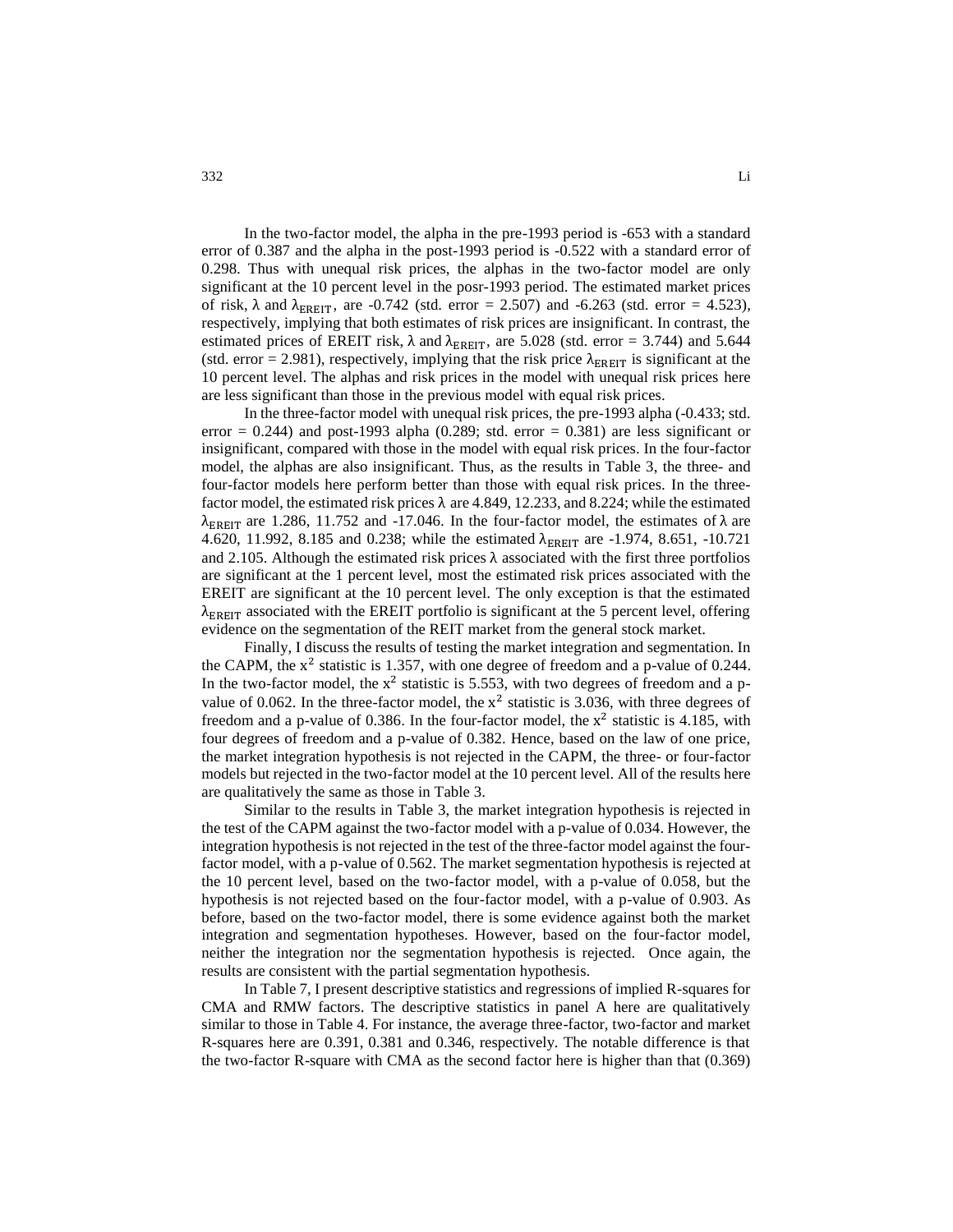in the previous model with I/A as the second factor. This implies that CMA contributes more than I/A to the integration of the EREIT market with the general stock market.

|                      |          | Panel A. Descriptive Statistics           |                          |         |            |  |
|----------------------|----------|-------------------------------------------|--------------------------|---------|------------|--|
| Variable             | Mean     | Std. Err.                                 |                          | Min.    | Max.       |  |
| R-Sq. (MKT,CMA,RMW)  | 0.391    | 0.139                                     |                          | 0.066   | 0.780      |  |
| R-Sq. (MKT,CMA)      | 0.381    | 0.141                                     |                          | 0.059   | 0.779      |  |
| R-Sq. (MKT)          | 0.346    | 0.146                                     |                          | 0.017   | 0.746      |  |
|                      |          | Panel B. Regressions of Implied R-Squares |                          |         |            |  |
|                      |          |                                           | Real                     |         |            |  |
| Dependent variable   | Constant | Unemployment                              | Estate                   | Default | Adj. $R^2$ |  |
|                      |          | Rate                                      | Loan<br>Spread<br>Growth |         |            |  |
| R-Sq. (MKT, CMA,RMW) | 0.203    | 0.029                                     |                          |         | 0.105      |  |
|                      | (0.086)  | (0.013)                                   |                          |         |            |  |
|                      | 0.423    |                                           | $-0.043$                 |         | 0.042      |  |
|                      | (0.030)  |                                           | (0.009)                  |         |            |  |
|                      | 0.269    |                                           |                          | 0.110   | 0.135      |  |
|                      | (0.048)  |                                           |                          | (0.047) |            |  |
|                      | 0.258    | 0.009                                     | $-0.030$                 | 0.089   | 0.168      |  |
|                      | (0.121)  | (0.014)                                   | (0.012)                  | (0.029) |            |  |
| $R-Sq. (MKT)$        | 0.298    | 0.033                                     |                          |         | 0.148      |  |
|                      | (0.080)  | (0.012)                                   |                          |         |            |  |
|                      | 0.533    |                                           | $-0.029$                 |         | 0.019      |  |
|                      | (0.023)  |                                           | (0.015)                  |         |            |  |
|                      | 0.378    |                                           |                          | 0.122   | 0.178      |  |
|                      | (0.052)  |                                           |                          | (0.048) |            |  |
|                      | 0.315    | 0.017                                     | $-0.008$                 | 0.088   | 0.205      |  |
|                      | (0.102)  | (0.012)                                   | (0.011)                  | (0.039) |            |  |

| Table 7                                                                             |  |
|-------------------------------------------------------------------------------------|--|
| Descriptive statistics and regressions of implied R-squares for CMA and RMW factors |  |

**Notes:** The R-sq's are implied by the three-factor model in Table 5. Coefficients that are significant at the 1, 5 or 10 percent level are highlighted in bold, underlined or italic. All explanatory variables are one-month lagged variables. Standard errors in parentheses are robust to heteroskedasticity and residual serial autocorrelations up to 60 lags.

The regression results in panel B here are qualitatively similar to those in panel B of Table 4. In six univariate regressions, each of the three macroeconomic variables is significant at the 5 or 1 percent level and the sign of each coefficient is the same as before. The signs of the coefficients here in multiple regressions are also the same as before. The results echo the earlier finding that the level of integration tends to be high when the economy is weak, the credit risk is high or the credit availability is low.

The statistical significance of the coefficients in the multiple regressions here is slightly different from that in Table 4. With the market R-square as the dependent variable, only the default spread enters the multiple regression with a coefficient significant at the 5 percent level. This is in contrast to the previous result that both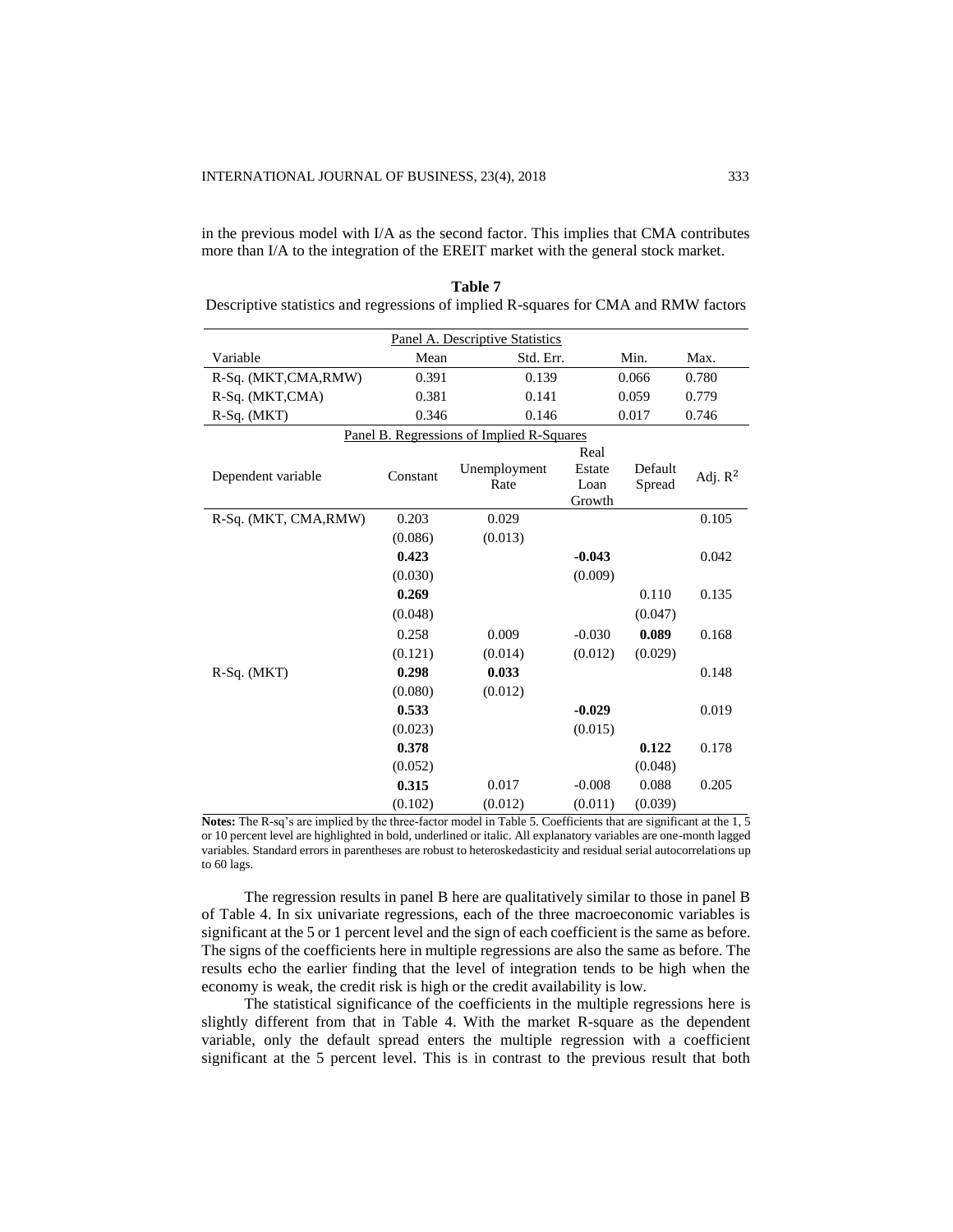financial variables (real estate loan growth and default spread) are significant. With the three-factor R-square as the dependent variable, the coefficient of the unemployment rate is no longer significant here but the coefficient of the default spread turns significant at the 1 percent level. A comparison of the results from the regressions with the market Rsquare and three-factor R-square as the dependent variables reveals that the real estate loan growth captures the time variation of the three-factor R-square contributed by the additional factors (CMA and RMW). The time series patterns of the market R-square and three-factor R-square, as plotted in Figure 3, are similar to those in Figure 2. One noticeable exception is that CMA and RMW do not add as much as the I/A and ROE to the measured level of integration around the peak of the recent financial crisis.

0 0.2 0.4 0.6 0.8 1 197201 197401 197601 197801 198001 198201 198401 198601 198801 199001 199201 199401 199601 199801 200001 200201 200401 200601 200801 201001 201201 201401 R-sq (MKT, CMA, RMW) ------ R-sq (MKT)

**Figure 3** Integration R-squares (MKT, CMA, RMW)

The R-squares are based on estimates in Table 5 for the three-factor model with MKT, CMA and RMW as factors.

### **D. The Role of SMB and HML Factors**

Previous research suggests that the investment factor helps to explain the HML factor (see introduction). In this section, I replace the investment factor and profitability factor with the SMB (size) factor and the HML (value) factor and re-estimate the one- to fourfactor models. I report the results in Table 8. The results of estimating the CAPM and the two-factor model are similar to those reported earlier. Once again, this suggests that the estimation results of the CAPM and the two-factor model are robust to the portfolios included in the estimation. The results of estimating the three- and four-factor models reveal some interesting findings. First, the estimated  $a_{\text{t}<93}$  for EREIT is -0.733 with a standard error of 0.146, implying that the alpha of EREIT in the pre-1993 period is significant at the 1 percent level. In the two-factor model, the estimates of  $a_{1 \leq 93}$  is -0.771, with a standard error of 0.258, implying that the alpha of EREIT in the pre-1993 period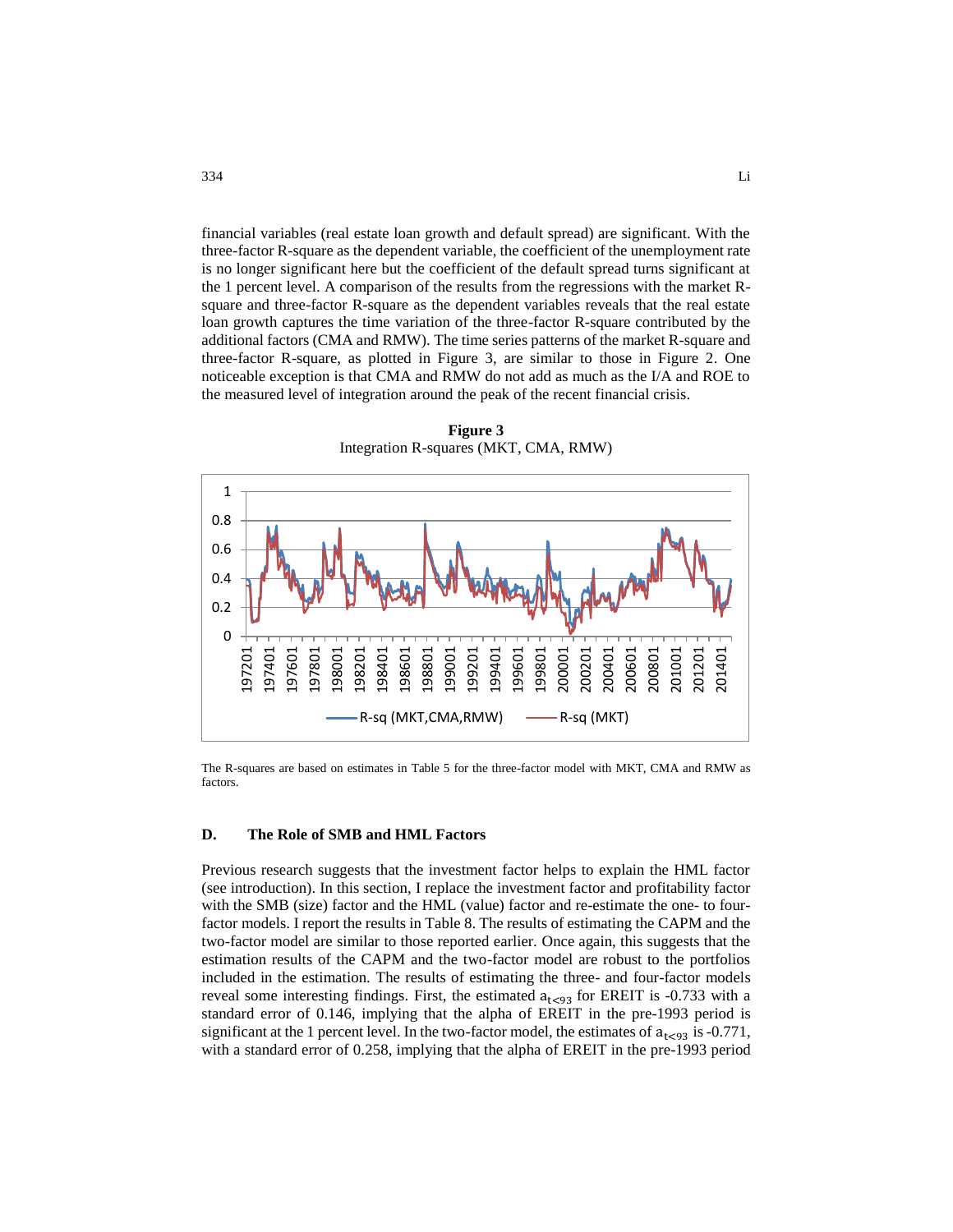is also significant at the 1 percent level. Thus the models that include the I/A and ROE factors perform better than models with CMA and RMW factors or the models with SMB and HML factors. While the results of estimating the CAPM and the two-factor models here are similar to what Li (2016) finds, the finding here on the significance of the pre-1993 alpha in the three- and four-factor models are different.

|                    | <b>MKT</b>                              | <b>SMB</b> | <b>HML</b> | <b>EREIT</b> | <b>MKT</b>                             | <b>SMB</b> | <b>HML</b>   | <b>EREIT</b> |
|--------------------|-----------------------------------------|------------|------------|--------------|----------------------------------------|------------|--------------|--------------|
|                    |                                         |            |            |              | Panel A. One and two-factor models     |            |              |              |
| $a_{t<93}$ ,%      |                                         |            |            | $-0.784$     |                                        |            |              | $-0.952$     |
|                    |                                         |            |            | (0.150)      |                                        |            |              | (0.192)      |
| $a_{t \ge 93}$ ,%  |                                         |            |            | $-0.167$     |                                        |            |              | $-0.378$     |
|                    |                                         |            |            | (0.165)      |                                        |            |              | (0.149)      |
| λ                  | 3.351                                   |            |            |              | 1.965                                  |            |              | 2.082        |
|                    | (0.901)                                 |            |            |              | (0.871)                                |            |              | (0.789)      |
| Diag. $A$          | 0.916                                   | 0.904      | 0.906      | 0.885        | 0.919                                  | 0.905      | 0.906        | 0.885        |
|                    | (0.015)                                 | (0.037)    | (0.009)    | (0.020)      | (0.003)                                | (0.005)    | (0.004)      | (0.004)      |
| Diag. $\bf{B}$     | 0.288                                   | 0.307      | 0.306      | 0.229        | 0.286                                  | 0.306      | 0.309        | 0.229        |
|                    | (0.040)                                 | (0.090)    | (0.028)    | (0.038)      | (0.011)                                | (0.013)    | (0.015)      | (0.016)      |
| Diag. D            | $-0.207$                                | $-0.253$   | $-0.225$   | $-0.370$     | $-0.197$                               | $-0.240$   | $-0.210$     | $-0.345$     |
|                    | (0.064)                                 | (0.073)    | (0.060)    | (0.061)      | (0.020)                                | (0.028)    | (0.030)      | (0.015)      |
|                    |                                         |            |            |              | Panel B. Three- and four-factor models |            |              |              |
| $a_{1 \leq 93}$ ,% |                                         |            |            | $-0.733$     |                                        |            |              | $-0.771$     |
|                    |                                         |            |            | (0.146)      |                                        |            |              | (0.258)      |
| $a_{t \ge 93}$ ,%  |                                         |            |            | $-0.156$     |                                        |            |              | $-0.206$     |
|                    |                                         |            |            | (0.275)      |                                        |            |              | (0.396)      |
| λ                  | 4.405                                   | 1.180      | 5.989      |              | 4.084                                  | 0.974      | 5.694        | 0.464        |
|                    | (0.977)                                 | (1.350)    | (1.372)    |              | (2.053)                                | (1.843)    | (2.356)      | (2.447)      |
| Diag. $A$          | 0.925                                   | 0.910      | 0.913      | 0.902        | 0.925                                  | 0.910      | 0.913        | 0.901        |
|                    | (0.007)                                 | (0.029)    | (0.011)    | (0.006)      | (0.013)                                | (0.021)    | (0.015)      | (0.022)      |
| Diag. $\bf{B}$     | 0.260                                   | 0.336      | 0.292      | 0.331        | 0.260                                  | 0.336      | 0.292        | 0.331        |
|                    | (0.025)                                 | (0.066)    | (0.028)    | (0.038)      | (0.033)                                | (0.039)    | (0.053)      | (0.040)      |
| Diag. $\mathbf{D}$ | $-0.186$                                | 0.074      | $-0.190$   | $-0.084$     | $-0.184$                               | 0.075      | $-0.190$     | $-0.081$     |
|                    | (0.029)                                 | (0.142)    | (0.053)    | (0.061)      | (0.062)                                | (0.210)    | (0.069)      | (0.103)      |
|                    |                                         |            |            |              | Panel C. Likelihood ratio tests        |            |              |              |
|                    |                                         |            |            |              |                                        |            |              | $p-$         |
|                    | Integration hypothesis, $\lambda_4 = 0$ |            |            |              |                                        | $x^2$      | d.f.         | value        |
|                    | One- vs. two-factor                     |            |            |              |                                        | 2.239      | $\mathbf{1}$ | 0.135        |
|                    | Three- vs. four-factor                  |            |            |              |                                        | 0.045      | 1            | 0.207        |

**Table 8** Estimates of models with equal risk prices including SMB and HML factors

**Notes:** The return for each of the first three portfolios is given by equation (2):  $R_{it}^e = \sum_{j=1}^{k} \lambda_j h_{ij,t} + \varepsilon_{it}$  The excess return on the EREIT portfolio is given by equation (3):  $R_i^e = a_{t \le T} I_{t \le T} + a_{t \ge T} I_{t \ge T} + \sum_{j=1}^k \lambda_j h_{Nj,t} + \varepsilon_{N,t}$ where  $a_{tsT}$  is the intercept for the period before date T and  $a_{tsT}$  is the intercept for the period after date T. The conditional variance-covariance matrix  $H_t$  in follows the asymmetric BEKK GARCH specification:  $H_t$  =  $C'C + A'H_{t-1}A + B'\epsilon_{t-1}\epsilon_{t-1}'B + D'\eta_{t-1}\eta_{t-1}'D$ . Coefficients that are significant at the 1,5 or 10 percent level are highlighted in bold, underlined or italic. Robust standard errors are reported in the parentheses.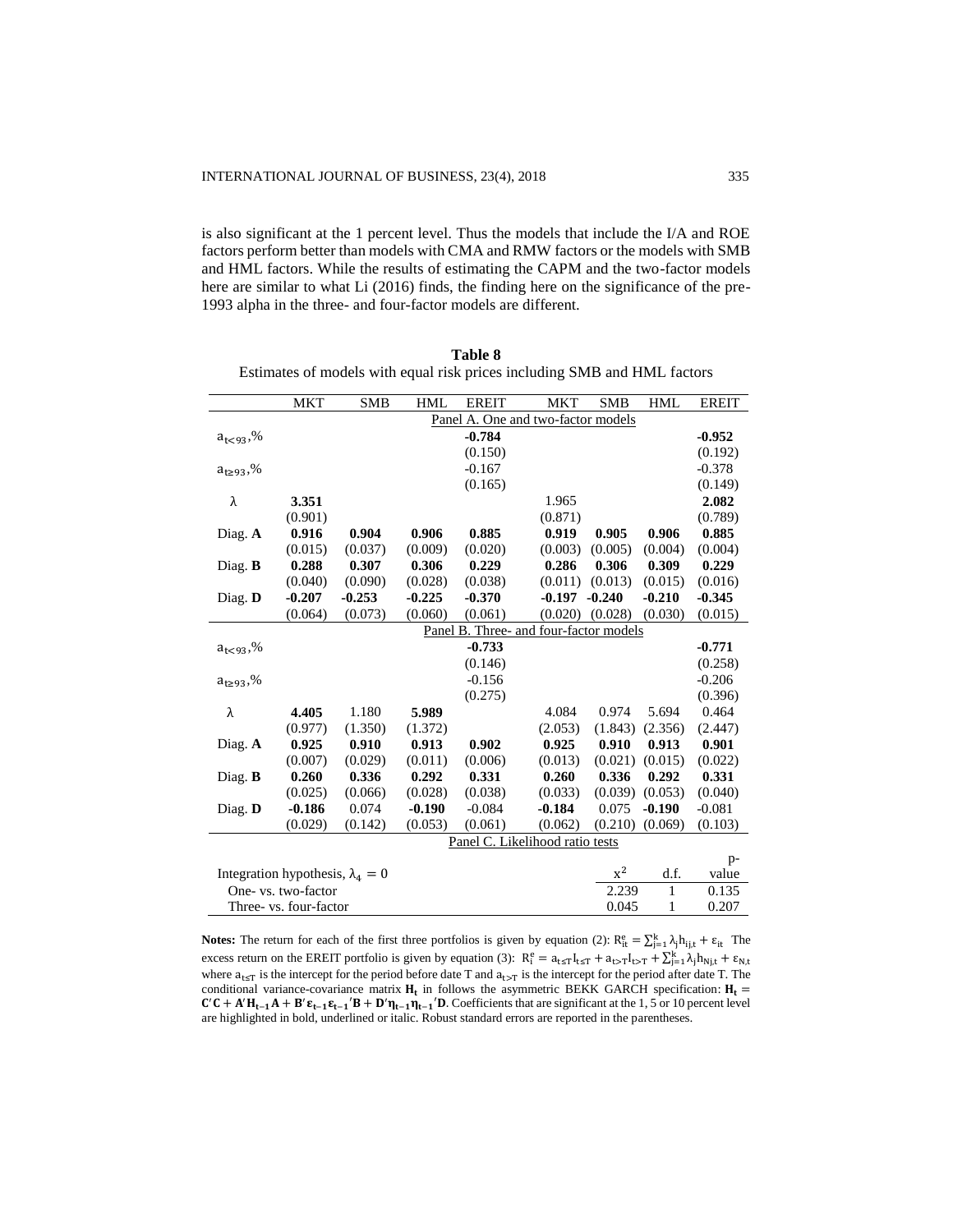Second, the estimated price of the EREIT risk in the four-factor model is insignificant with an estimate of 0.464 and a standard error of 2.447. The result is qualitatively similar to what I obtain from the other four-factor models studied earlier. Finally, the estimated prices of the MKT risk and HML risk are both significant at the 1 percent level in the three-factor model and at the 5 percent level in the four-factor model. However, the estimated price of the SMB risk in neither the three-factor model nor the four-factor model is significant at the 10 percent level. I find similar results about the insignificance of the price of the SMB risk when the investment factor or the profitability factor is replaced with SMB factor in the previous models. Other results about the tests and estimates of time-varying integration based on the SMB and HML factors are quite similar to what I discussed earlier.

### **VI. CONCLUSIONS**

I find that a three-factor model that includes the market factor, the investment factor and the profitability factor used by H XZ (2015) is capable of capturing average returns on EREIT. The real estate premium in the two-factor model including the market factor and the real estate factor disappears when I account for premiums associated with the investment factor and profitability factor. This result implies that an EREIT portfolio is useful as a factor portfolio in forming mean-variance efficiency portfolios only when other factor portfolios such as the investment and profitability portfolios are excluded.

The results from testing market integration and segmentation hypotheses using three and four-factor asset pricing models suggest that the market for EREIT may be only partially integrated with the general stock market, consistent with the literature based on nonlinear cointegration tests. I also find that the integration is positively related to the unemployment rate and the default spread but negatively related to real estate loan growth. I find that the level of integration in the US market during and immediately after the financial crisis is much higher than the long-run average level of integration. The results suggest that the benefits of diversification between EREITs and the stock market tend to be lower during and immediately after the financial crisis when the economy is weak, the credit risk is high, or the credit availability is low. This result has important implication for mutual fund managers in asset allocation and security selection decisions.

The R-squares implied by the parameters in the dynamic GARCH-in-means model suggest that the degree of integration between EREIT and the general stock market moves counter-cyclically, which is consistent with the consumption-based asset pricing model with time-varying investor risk aversion (Campbell and Cochrane, 1999; Li, 2001). As the investor risk aversion moves counter-cyclically, prices of all risky assets including the stock market portfolio and EREIT tend to decline together during a recession or financial crisis. Such declines may be induced by investors' consumption needs as a high unemployment rate is associated with low income, slow real estate loan growth means less credit availability, and a high default spread predicts a weak economy and low future cash flows.

I compare the results from the three-factor model mentioned above with alternative models in which the investment and profitability factors (I/A and ROE) used by Hou et al. (2015) are replaced with similar factors (CMA and RMW) used by Fama and French (2016) or the size and value factors (SMB and HML) used by the Fama and French (1993). I find that alternative three-factor models fail to capture the average return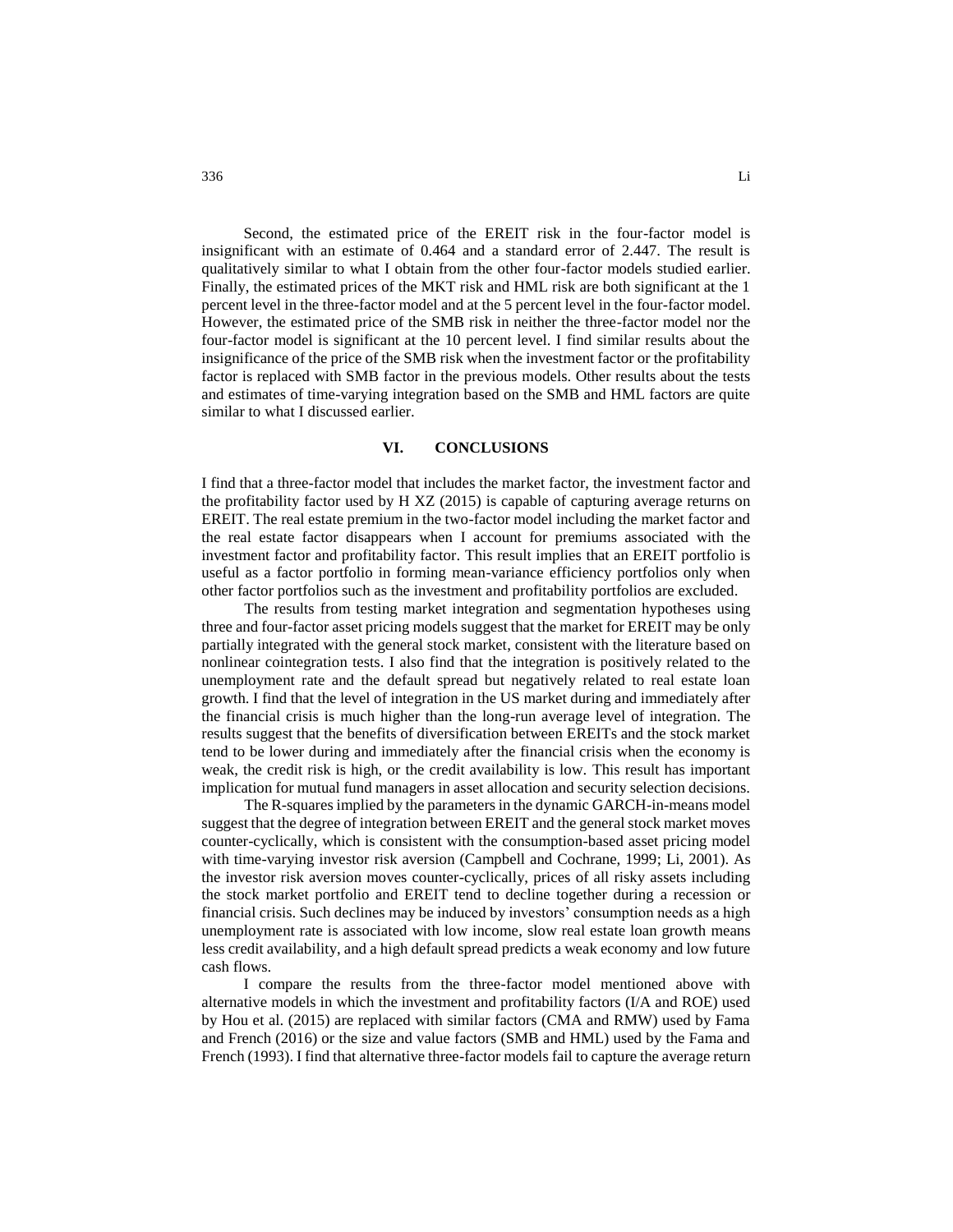on EREIT. However, the results on testing and measuring market integration from the alternative models are similar to those obtained from our main three- and four-factor models used in the paper.

### **REFERENCES**

- Ambrose, B.W., E. Ancel, and M.D. Griffiths, 1992, "The Fractal Structure of Real Estate Investment Trust Returns: A Search for Evidence of Market Segmentation and Nonlinear Dependency", *Journal of the American Real Estate and Urban Economics Association*, 20, 25–54.
- Bekaert, G., C. Harvey, C. Lundblad, and S. Siegel, 2011, "What Segments Equity Markets?" *Review of Financial Studies,* 24, 3847–3890.
- Bekaert, G., C. Harvey, and A. Ng, 2005, "Market Integration and Contagion," *Journal of Business*, 78, 39–69.
- Bernanke. B., M. Gertler, and S., Gilchrist, 1996, "The Financial Accelerator and Flight to Quality," *Review of Economics and Statistics,* 78, 1-15.
- Campbell, J.Y., and J.H. Cochrane, 1999, "By Force of Habit: A Consumption-Based Explanation of Aggregate Stock Market Behavior", *Journal of Political Economy,* 107, 205-251.
- Carhart, M., 1997, "On Persistence in Mutual Fund Performance," *Journal of Finance*, 52, 57-82.
- Chang, C.Y., J.H. Chou, and H.G. Fung, 2012, "Time Dependent Behavior of the Asian and the US REITs around the subprime crisis," *Journal of Property Investment & Finance*, 30, 282-303.
- Chaudhry, M.K., F.C. Myer, and J.R. Webb, 1999, "Stationarity and Co-integration in Systems with Real Estate and Financial Assets," *Journal of Real Estate Finance and Economics*, 18, 339–349.
- Chiang, K., M. Lee, and C. Wisen, 2004, "Another Look at the Asymmetric REIT-Beta Puzzle," *Journal of Real Estate Research*, 26, 25–42.
- Chou, Y.H., and Y.C. Chen, 2014, "Is the Response of REIT Returns to Monetary Policy Asymmetric?" *Journal of Real Estate Research,* 36, 109-135.
- Cotter, J., and S. Stevenson, 2006, "Multivariate Modeling of Daily REIT Volatility," *Journal of Real Estate Finance and Economics*, 32, 305–25.
- Cotter, J., S. Gabriel, and R., Roll, 2015, "Can Housing Risk Be Diversified? A Cautionary Tale from the Housing Boom and Bust," *Review of Financial Studies*, 28, 914-936.
- De Santis, G., and B. Gerard, 1997, "International Asset Pricing and Portfolio Diversification with Time-Varying Risk", *Journal of Finance,* 52, 1881–1912.
- Engle, R., 2002, "Dynamic Conditional Correlation A Simple Class of Multivariate GARCH Models", *Journal of Business and Economic Statistics*, 20, 339-350.
- Errunza, V., K. Hogan, and M.W. Hung, 2007, "Characterizing World Market Integration through Time," *Journal of Financial and Quantitative Analysis*, 42, 915–40.
- Fama, E.F., and K.R., French, 1988, "Business Conditions and Expected Returns on Stocks and Bonds," *Journal of Financial Economics*, 25, 23–49.
- Fama, E.F., and K.R., French, 1993, "Common Risk Factors in the Returns on Stocks and Bonds," *Journal of Financial Economics,* 33, 3–56.